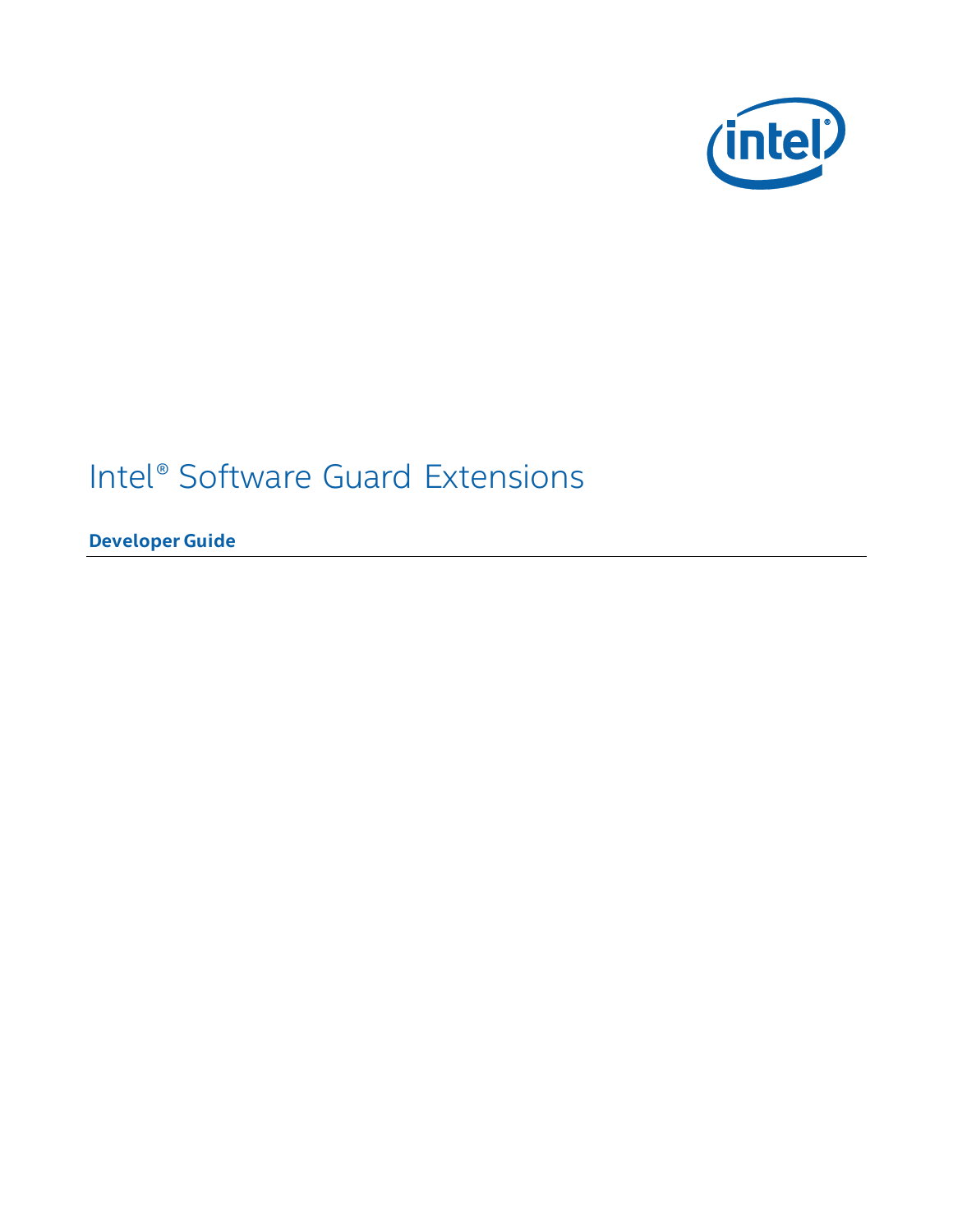# Legal Information

No license (express or implied, by estoppel or otherwise) to any intellectual property rights is granted by this document.

Intel disclaims all express and implied warranties, including without limitation, the implied warranties of merchantability, fitness for a particular purpose, and non-infringement, as well as any warranty arising from course of performance, course of dealing, or usage in trade.

This document contains information on products, services and/or processes in development. All information provided here is subject to change without notice. Contact your Intel representative to obtain the latest forecast, schedule, specifications and roadmaps.

The products and services described may contain defects or errors known as errata which may cause deviations from published specifications. Current characterized errata are available on request.

Intel technologies features and benefits depend on system configuration and may require enabled hardware, software or service activation. Learn more at Intel.com, or from the OEM or retailer.

Copies of documents which have an order number and are referenced in this document may be obtained by calling 1-800-548-4725 or by visiting [www.intel.com/design/literature.htm](http://www.intel.com/design/literature.htm).

Intel, the Intel logo, Xeon, and Xeon Phi are trademarks of Intel Corporation in the U.S. and/or other countries.

#### **Optimization Notice**

Intel's compilers may or may not optimize to the same degree for non-Intel microprocessors for optimizations that are not unique to Intel microprocessors. These optimizations include SSE2, SSE3, and SSSE3 instruction sets and other optimizations. Intel does not guarantee the availability, functionality, or effectiveness of any optimization on microprocessors not manufactured by Intel. Microprocessor-dependent optimizations in this product are intended for use with Intel microprocessors. Certain optimizations not specific to Intel microarchitecture are reserved for Intel microprocessors. Please refer to the applicable product User and Reference Guides for more information regarding the specific instruction sets covered by this notice.

Notice revision #20110804

\* Other names and brands may be claimed as the property of others.

© 2016 Intel Corporation.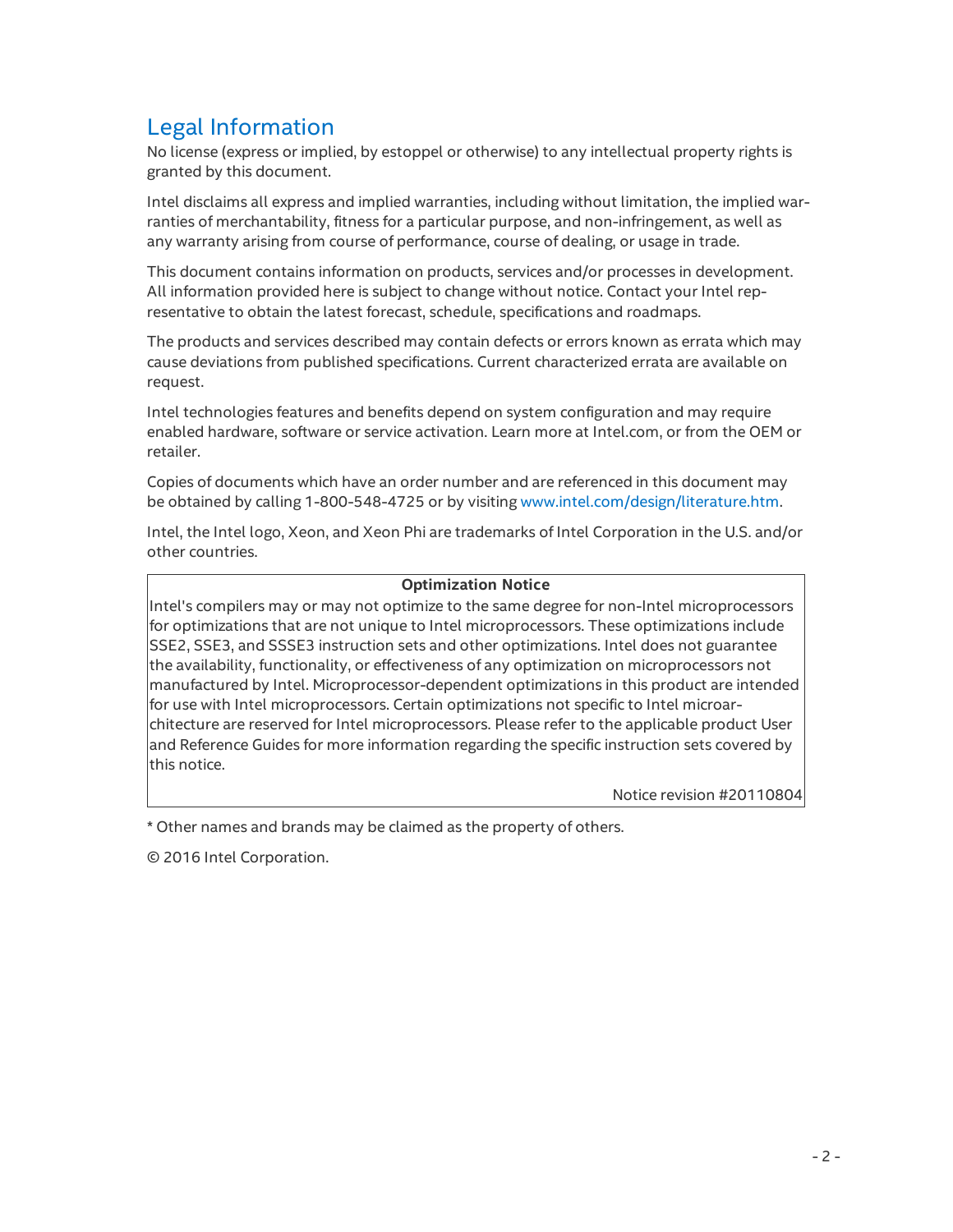# Introduction

The Intel(R) Software Guard Extensions Developer Guide provides guidance on how to develop robust application enclaves based on Intel Software Guard Extensions technology. This guide does not provide an introduction to the Intel Software Guard Extensions technology and it is not a secure coding guideline. This guide assumes that after assessing the benefits, costs and restrictions of developing with Intel Software Guard Extensions, you have decided to use the Intel Software Guard Extensions technology and now want to learn how to properly use it to develop sound application enclaves. With your knowledge of the Intel Software Guard Extensions technology (see Intel Software Guard Extensions [Programming](https://software.intel.com/en-us/isa-extensions/intel-sgx) Reference) and experience on secure coding principles and practices, this guide will help you to develop your own application enclaves.

This document provides examples of many programming constructs and principles based on a hypothetical generic run-time system. The elements of this run-time system include the following:

- <sup>l</sup> *Untrusted Run-Time System (uRTS)* code that executes outside of the Intel(R) SGX enclave environment and performs functions such as:
	- Loading and managing an enclave.
	- Making calls to an enclave and receiving calls from within an enclave.
- <sup>l</sup> *Trusted Run-Time System (tRTS)* code that executes within an Intel(R) SGX enclave environment and performs functions such as:
	- Receiving calls into the enclave and making calls outside of an enclave.
	- Managing the enclave itself.
	- Standard  $C/C++$  libraries and run-time environment.
- <sup>l</sup> *Edge Routines* functions that may run outside the enclave (untrusted edge routines) or inside the enclave (trusted edge routines) and serve to bind a call from the application with a function inside the enclave or a call from the enclave with a function in the application.
- <sup>l</sup> *3rd Party Libraries* for the purpose of this document, this is any library that has been tailored to work inside the Intel(R) SGX enclave environment.

See the following Table Terminology for a definition of terms.

Terminology

| Term                | <b>Definition</b>                                                                            |
|---------------------|----------------------------------------------------------------------------------------------|
| ECall               | "Enclave Call" a call made into an interface function within the enclave                     |
| OCall               | "Out Call" a call made from within the enclave to the outside application                    |
| Trusted             | Refers to any code or construct that runs inside an enclave in a "trusted" envir-<br>onment  |
| Trusted             | The context for a thread running inside the enclave. This is composed of:                    |
| Thread Con-<br>text | • Thread Control Structure (TCS)                                                             |
|                     | • Thread Data/Thread Local Storage – data within the enclave and spe-<br>cific to the thread |
|                     | • State Save Area (SSA) – a data buffer which holds register state when                      |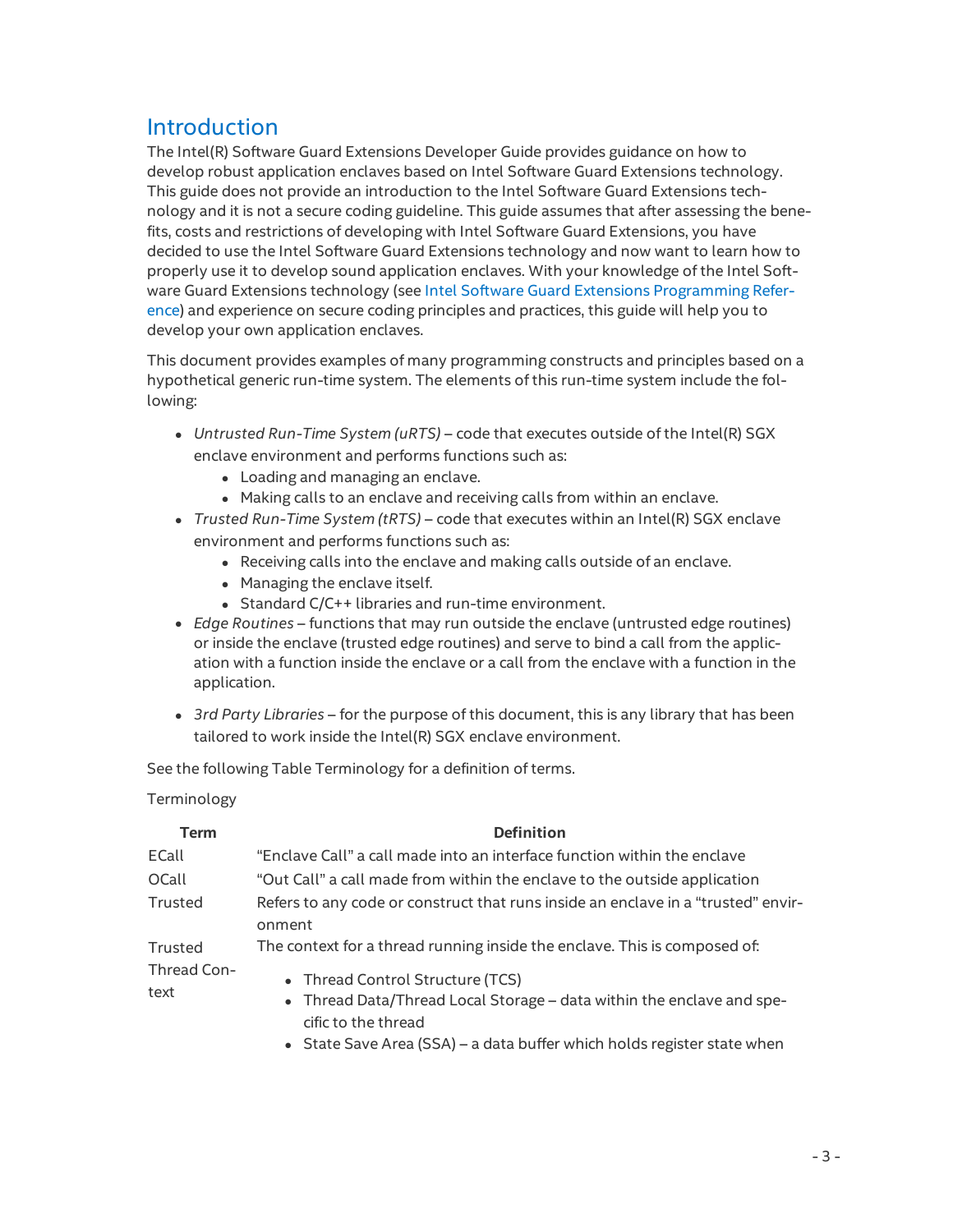an enclave must exit due to an interrupt or exception

- $\bullet$  Stack a stack located within the enclave
- Untrusted Refers to any code or construct that runs in the applications "untrusted" environment (outside of the enclave)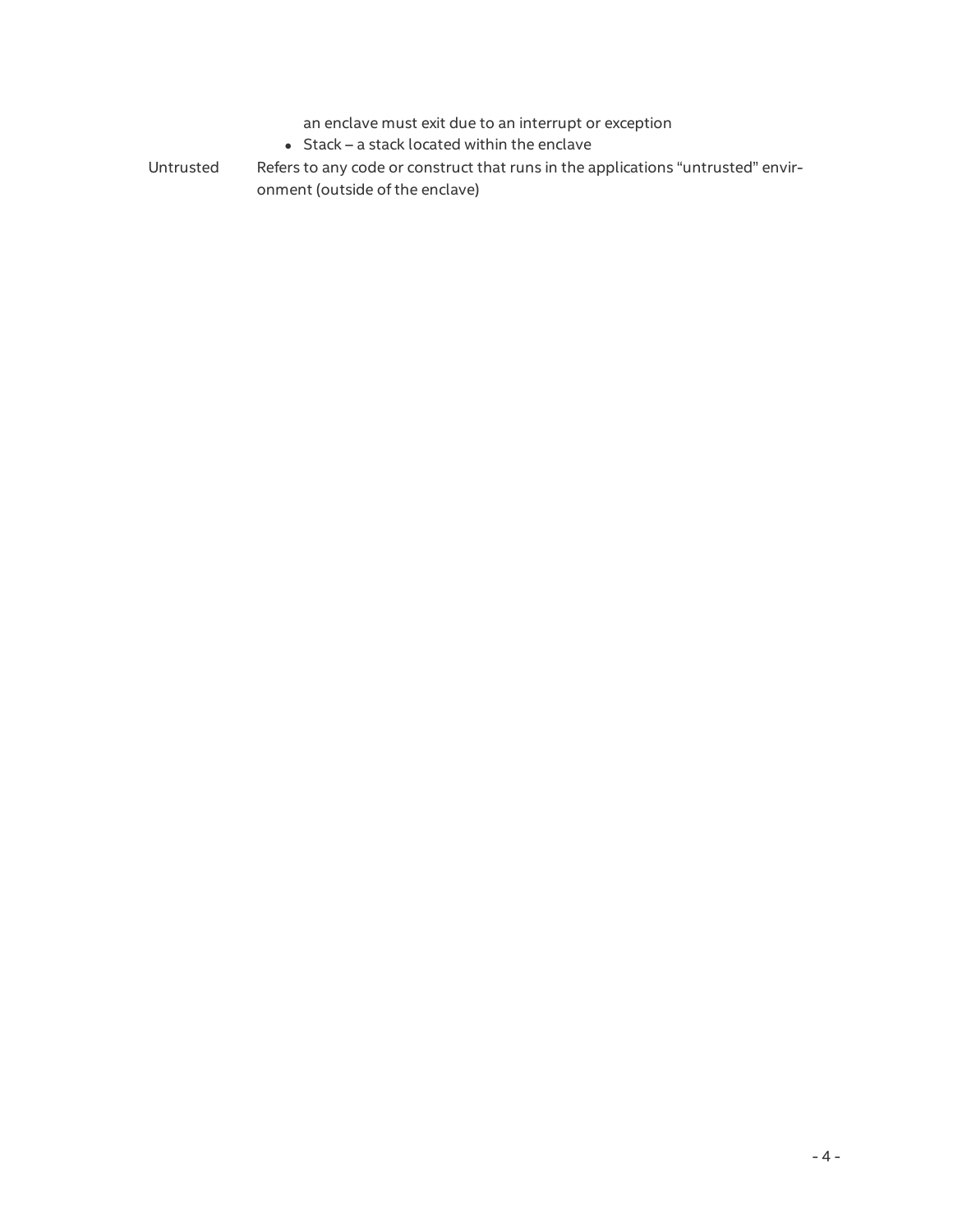# Enclave Programming Model

Intel(R) Software Guard Extensions (Intel(R) SGX) software, including an Intel(R) SGX run time system, can be developed using standard tools and development environments. While the programming paradigm is very similar to non-SGX software, there are some differences in how the Intel(R) SGX software is designed, developed and debugged to take advantage of the Intel SGX technology.

In this section, we compare the programming model available for developing enclaves and the programming model Independent Software Vendors (ISVs) are familiar with as the result of developing traditional applications for Android\*, Linux\*, OS X\*, and Windows\* operating systems. There are certain similarities that lower the barrier of entry to developers willing to adopt the Intel SGX technology. However, enclave writers must also be aware of the differences in how SGX software is designed, developed and debugged to create robust enclaves. Features unique to Intel SGX such as attestation, provisioning and sealing are described in other sections of this document.

Enclave writers that understand the technology as well as the programming model it entails will extract the most benefit from Intel SGX. Developers must observe the following principles to develop application enclaves correctly. Failing to do so could result in a security vulnerability that could be exploited later on.

- An enclave is a monolithic software entity that reduces the Trusted Computing Base (TCB) for an application to a trusted runtime system, ISV code and 3rd party trusted libraries. A bug in one component may compromise the security properties of the enclave.
- $\bullet$  The untrusted domain controls the order in which the enclave interface functions are invoked.
- When calling into an enclave, it is the untrusted domain who selects the Trusted Thread Context to be used within the enclave.
- There is no guarantee that the input parameters of a call into an enclave (ECall) or the return parameters from a call outside an enclave (OCall) will be what the enclave expects because the untrusted domain supplies them.
- The untrusted function invoked during an OCall may not perform the operations expected by the enclave.
- Anyone may load an enclave. Furthermore, an attacker may load an enclave with a program specifically developed to expose vulnerabilities in that enclave.

#### **Enclave File Format**

At a high-level, the Intel Software Guard Extensions supporting software offers a programming model similar to what ISVs are used to from developing regular Android, Linux, OS X, and Windows applications, which is exposed through a DLL on Windows OS, a Dynamic Library on OS X, and a Shared Object on Linux OS and Android OS.

A regular DLL, Dynamic Library, or Shared Object file typically contains code and data sections corresponding to the functions and/or methods as well as the variables and/or objects implemented in the shared library. The operating system allocates a heap when the process that uses the shared library is loaded and a stack for each thread spawned within the process.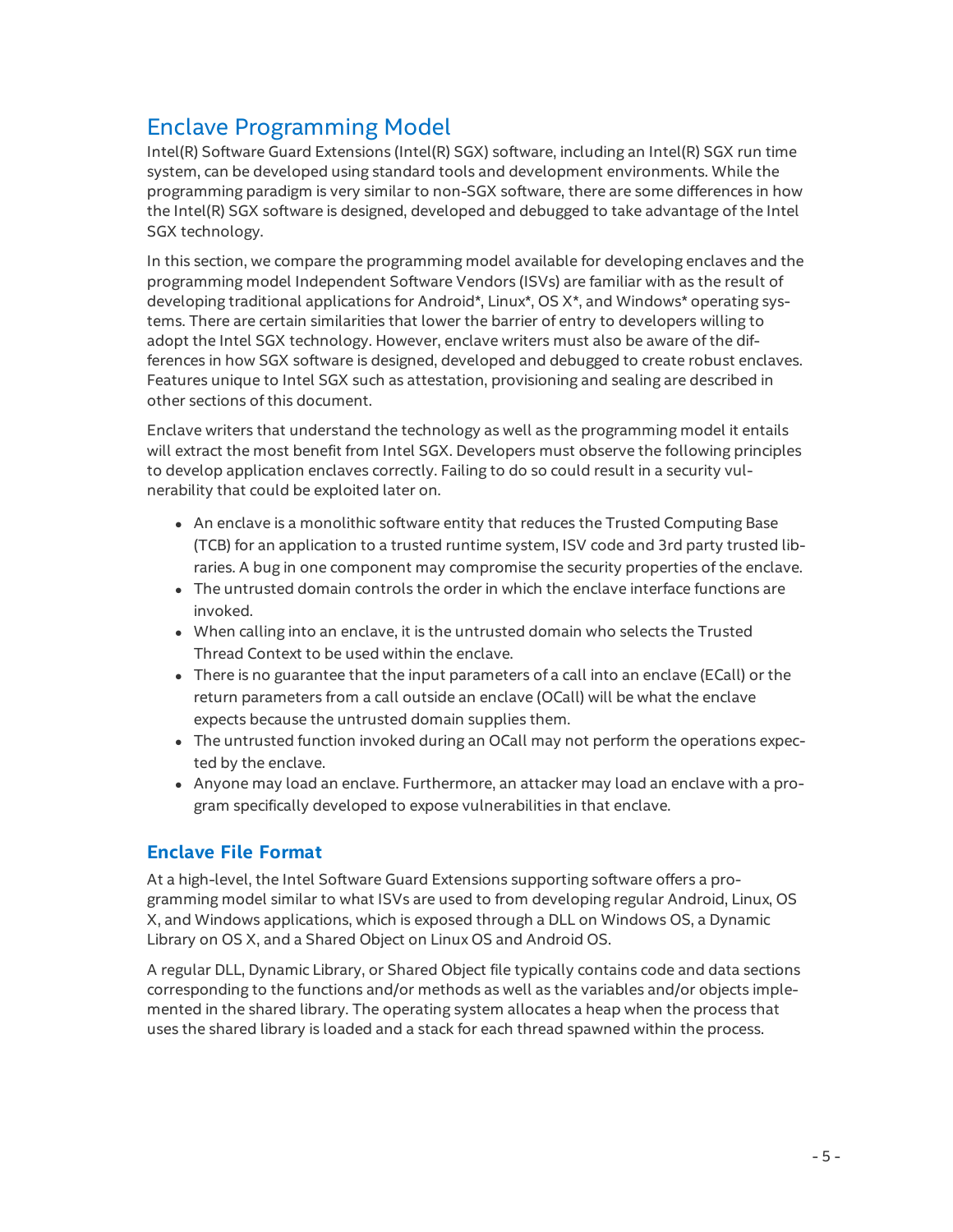Similarly, an enclave library file contains trusted code and data sections that will be loaded into protected memory (EPC) when the enclave is created. In an enclave file, there is also an Intel SGX specific data structure, the enclave metadata. The metadata is not loaded into EPC. Instead, it is used by the untrusted loader to determine how to properly load the enclave in EPC. The metadata defines a number of trusted thread contexts, which includes the trusted stack, and a trusted heap initialized by the trusted runtime system at enclave initialization. Trusted thread contexts and trusted heap are required to support a trusted execution environment. The metadata also contains the enclave signature, which is a vital certificate of authenticity and origin of an enclave.

Even though an enclave can be delivered as a shared library file, defining what code and data is placed inside the enclave and what remains outside in the untrusted application is a key aspect of enclave development.

Enclaves, regardless on the number of trusted threads defined, must not be designed with the assumption that the untrusted application will invoke the ISV interface functions following a specific order. Once the enclave is initialized, an attacker may invoke any ISV interface function, arrange the calls in any order and provide any input parameters. Keep these ploys in mind to prevent opening an enclave up to attacks.

### **Enclave Trusted Computing Base (TCB)**



**Intel(R) SGX Application**

The first step in designing an Intel SGX enabled application is to identify the assets it needs to protect, the data structures where the assets are contained, and the set of code that operates on those data structures and then place them into a separate trusted library. Since the ISV knows the application best, the ISV should conduct a security analysis of the application and properly partition it making the decision about what code and data is placed in the enclave.

The code in an enclave is no different than code that exists as part of a regular application. However, enclave code is loaded in a special way such that once the enclave has been initialized, privileged code and the rest of the untrusted application cannot directly read data that resides in the protected environment, or change the behavior of the code within the enclave without detection. For this reason, even though identifying the secret processing components and the resources they use is an important step in any secure software development process, for using Intel SGX it is an essential activity.

Partitioning an application into trusted and untrusted components has additional implications from a security standpoint. It is generally accepted that a smaller memory footprint (smaller code and data) usually implies a lower chance of having defects in the final software product.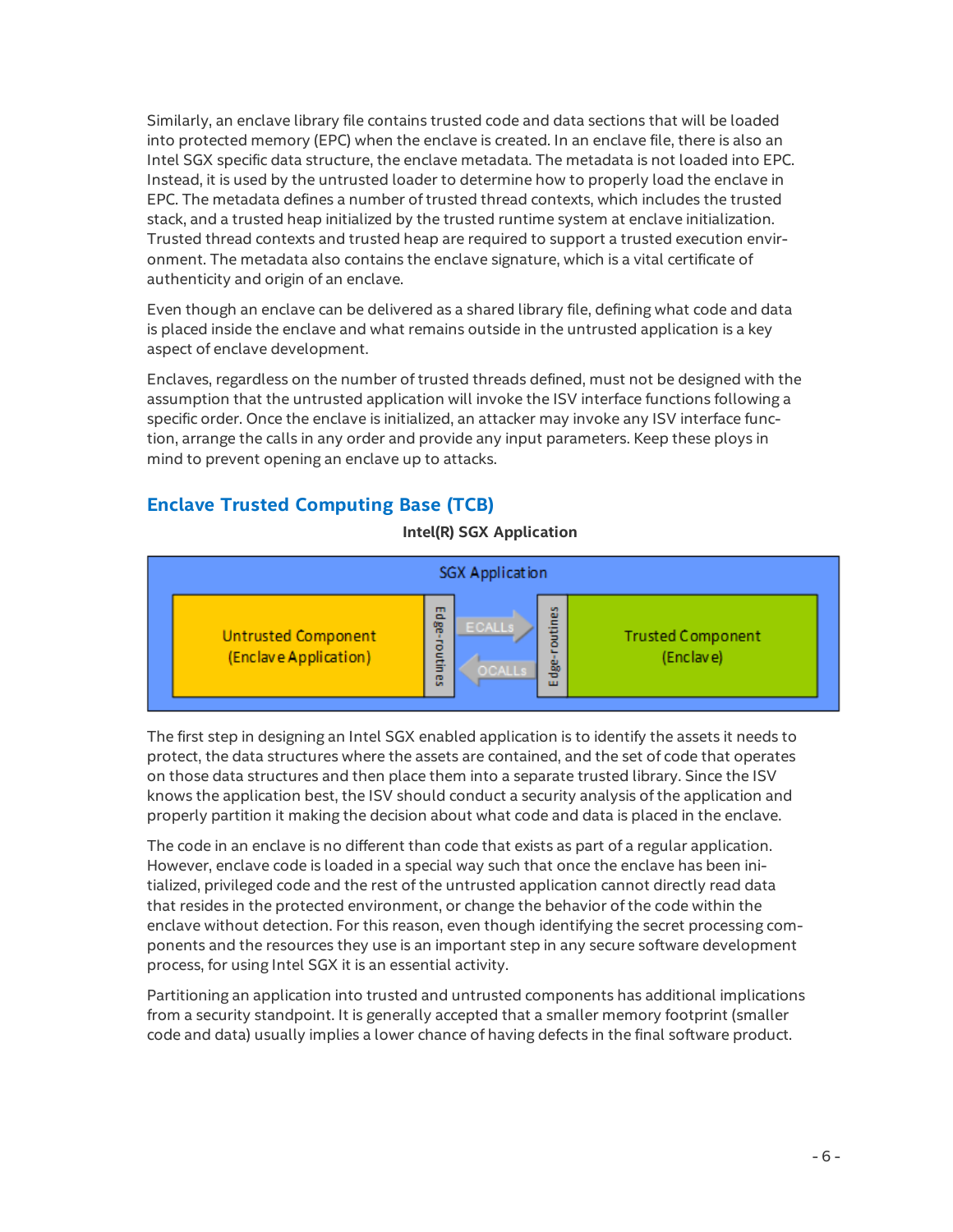It also implies simpler security analysis and safer software as a smaller attack surface can be exposed. Therefore, while it may be possible to move the majority of application code into an enclave, in most cases this would not be desirable. The TCB size should be a factor to consider when designing what goes inside an enclave. ISVs should attempt to minimize the enclave size, even though the Intel SGX architecture protects the enclave contents when the OS, VMM, or BIOS are compromised. The first generation of the Intel(R) SGX architecture requires that all the functionality inside an enclave is statically linked in at build-time. This creates a performance/size trade-off which developers must carefully analyze as it impacts the TCB size. When using static library functionality, ISVs have two choices. They could provide a shim layer to call the functionality outside the enclave, or alternatively include the implementation of the library as part of the enclave. The first approach adds performance overhead compared to normal library function calls. The second method causes an increase of the TCB size.

Partitioning also plays a key role in preparing an Intel SGX application to manage power events, see Section Power Management for additional details. The smaller the state information stored inside the enclave, the quicker the enclave will be able to backup this information outside the enclave and to recover from a power event.

### **Enclave Interface Functions (ECalls)**

After defining the trusted (enclave) and untrusted (application) components of an Intel SGX enabled application, the developer should carefully define the interface between untrusted application and enclave. ISV trusted code is executed in the following scenarios:

- The untrusted application explicitly makes a call to an enclave interface function within the enclave, for example the application makes an ECall. Calling through an ISV interface function is the same as a regular application calling into a shared library.
- After a call made from within the enclave to the outside application (OCall) returns. Returning from an OCall is similar to what happens when a call from a shared library to another shared library returns; for instance after calling the Standard C library to perform an I/O operation. When an OCall returns, the trusted function that made the call outside the enclave continues execution.
- After an interrupts returns, the enclave code is also executed. However, the Intel(R) SGX architecture ensures that execution within the enclave continues as if the interrupt never occurred. The same behavior is expected with interrupts that happen while a shared library function is executing.

An enclave must expose an API for applications to call in (ECalls) and advertise what services provided by the untrusted domain are needed (OCalls). The enclave writer defines the ECall and OCall functions that constitute the enclave boundary interface. Since ECalls expose the interface that an untrusted application may use, you should reduce the enclave attack surface by limiting the number of ECalls. You should also be aware that an enclave has no control on which ECall is executed, or the order in which ECalls are invoked. Thus, an enclave cannot depend on ECalls occurring in certain order. On the other hand, ISV interface functions can be invoked only after the enclave has been initialized, which means that: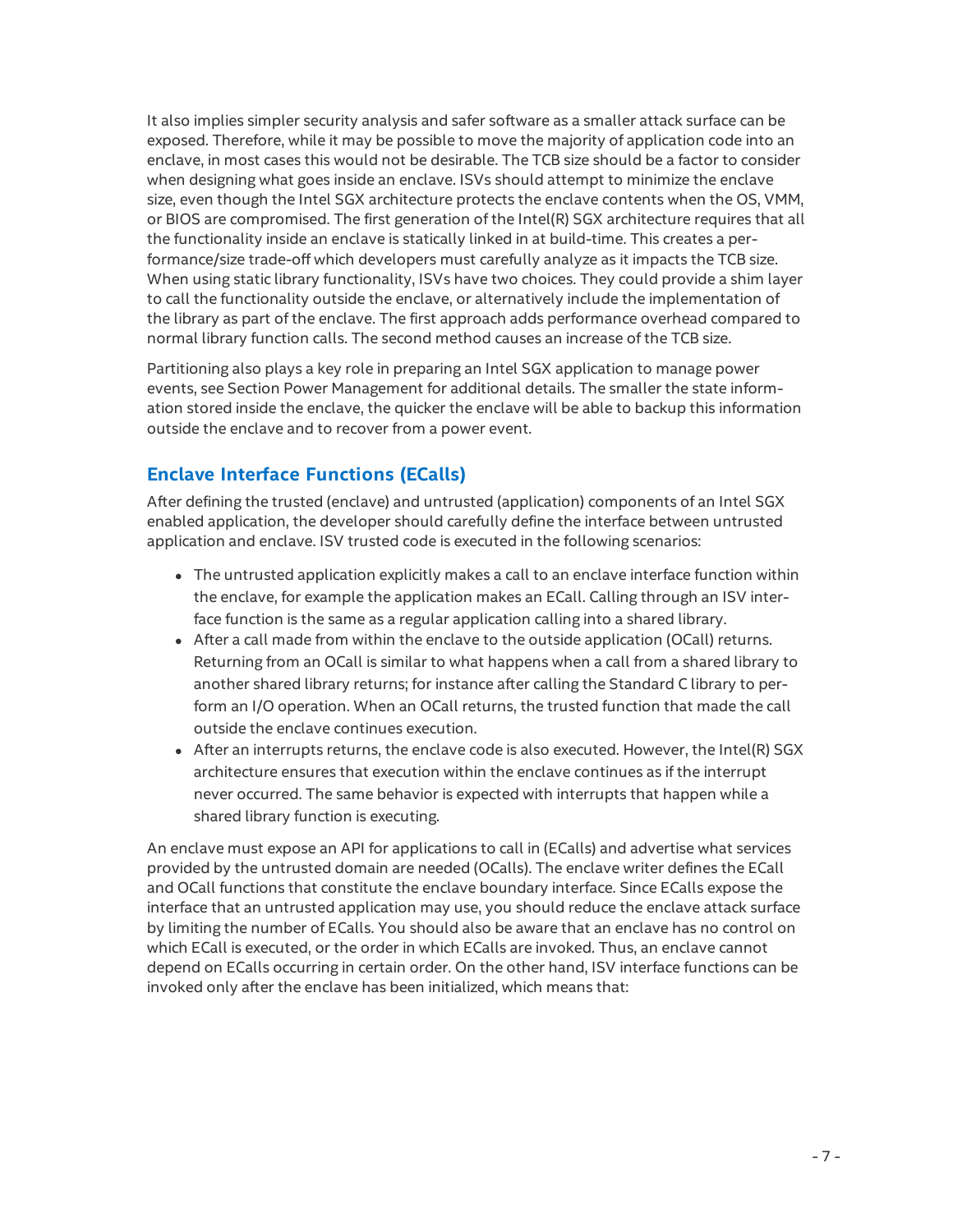- Any necessary address re-basing is performed successfully;
- Trusted global data, including security-centric data (for example, stack canary) are initialized successfully;
- Trusted thread context, including security-centric data (for example, stack guard pages) of the trusted thread the function is running on is initialized successfully;
- The implicit trusted initialization functions (for example, ISV global constructors) execute to completion.

As a special case of an ISV interface function, an ISV registered exception handler can only be invoked on a trusted thread where a supported enclave exception has happened and after the conditions above are met.

#### **Enclave Inputs**

Enclave inputs (and for this matter enclave outputs) can be observed and modified by untrusted code. The enclave writer must never trust any information coming from the untrusted domain and must always check ECall input parameters as well as OCall return values. When accepting inputs from outside the enclave, assumptions about the size and type of the values being passed in should be checked by the enclave software to assure correct behavior. After identifying the source and/or destination (remote entity, users, etc.) you should decide whether applying integrity protection and/or encryption with anti-replay and liveness protection checks are necessary to safeguard the information that at some point is exposed to the untrusted domain.

When an ISV interface function is invoked:

- The function arguments and any marshaled data of the pass-by-reference parameters are inside the trusted environment and not accessible to attackers;
- A read and/or write operation on the arguments, the return value and the marshaled reference, according to the parameter definitions specified by the enclave writer, will not compromise the ISV code/data confidentiality and integrity.
	- The argument, return value and the marshaled data are allocated and managed by the trusted runtime, not overlapping any ISV code or data.
	- The size of an argument, return value and the marshaled reference is as specified by the ISV (for example, the buffer size of the marshaled data referenced by a pointer parameter is either specified by a constant, another parameter or a field in the fixed-size portion of the actual data).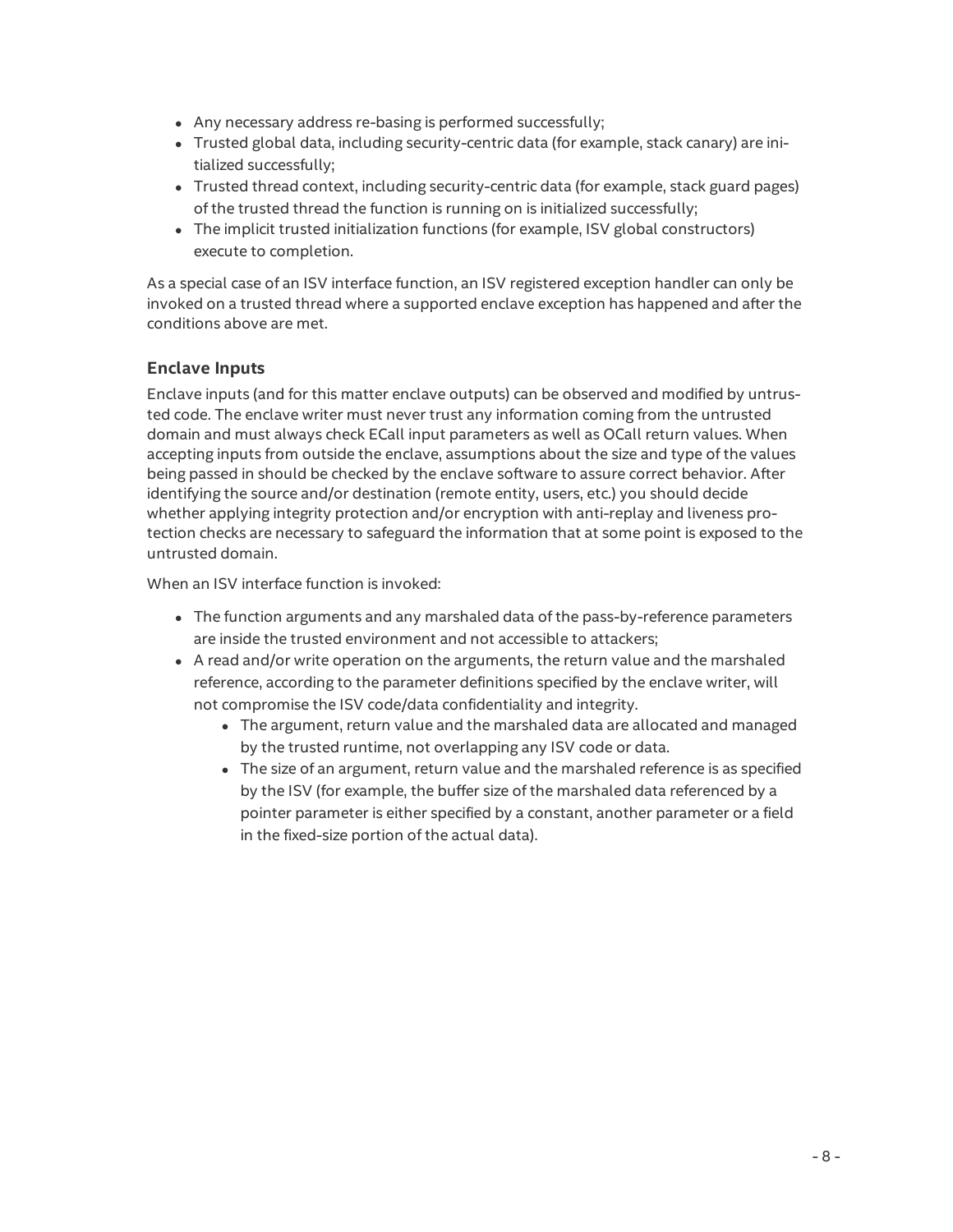# Inputs Passed by Reference

Input arguments reside inside the enclave when the ISV interface function is invoked. However, when an input is passed by reference, only the reference (the pointer address) will be inside the enclave. The value referenced could be outside and change at any time. For instance, an attacker may change the value after the enclave code checks the function parameters.

The enclave writer must handle references or pointers with special care. An application may pass a pointer referencing a memory location within the enclave boundary, which may cause the enclave to inadvertently overwrite enclave code or data. Similarly, if the enclave software is not aware that a pointer references an untrusted location, the enclave may leak secrets. To prevent these issues, the enclave software must determine whether the memory region (specified by a pointer and size) is inside or outside the enclave linear range before dereferencing the pointer. Additionally, the enclave must ensure the data cannot be modified after it is checked. Developers should only pass through the enclave boundary interface pointers to objects of scope known inside the enclave. Thus pointers to C data structures are reasonable, but pointers to C++ objects are not.

### **Calls outside the Enclave (OCalls)**

Enclaves cannot directly access OS-provided services. Instead, an enclave must do an OCall to an interface routine in the untrusted application. While calling outside adds a performance overhead, there is no loss of confidentiality. However, communication with the OS requires the release of data or the import of non-secret data, which needs to be handled properly.

Even though OCalls might be necessary sometimes, they are calls outside the enclave and therefore have associated some security risks.

- Enclave operations that require an OCall, such as thread synchronization and I/O, are exposed to the untrusted domain. An enclave must be designed in such a way that it prevents leaking side-channel information that would allow an attacker, who is looking at the untrusted functions called from an enclave, to gain insight into enclave secrets, see Section Protection from Side-Channel Attacks for additional information.
- An enclave must be prepared to handle the scenario where the OCall function is not performed at all. The return value from an OCall, which is an enclave input, comes from the untrusted domain and must not be relied upon. It might appear that an OCall has been successfully completed when it has not. For instance, an attacker might drop an enclave's request to write sealed data to disk and tell the enclave the file was written successfully.
- An enclave cannot depend on nested ECalls occurring in certain order during an OCall. A developer may limit the ECalls that are allowed during a given OCall, since the state information (corresponding to the OCall in progress) can be stored inside the enclave. However, once an enclave makes an OCall there is no guarantee the untrusted domain will not recursively call into the enclave, and the enclave has no control over the order in which nested ECalls occur or the actual ISV interface functions invoked.

When an ISV function inside the enclave invokes an OCall: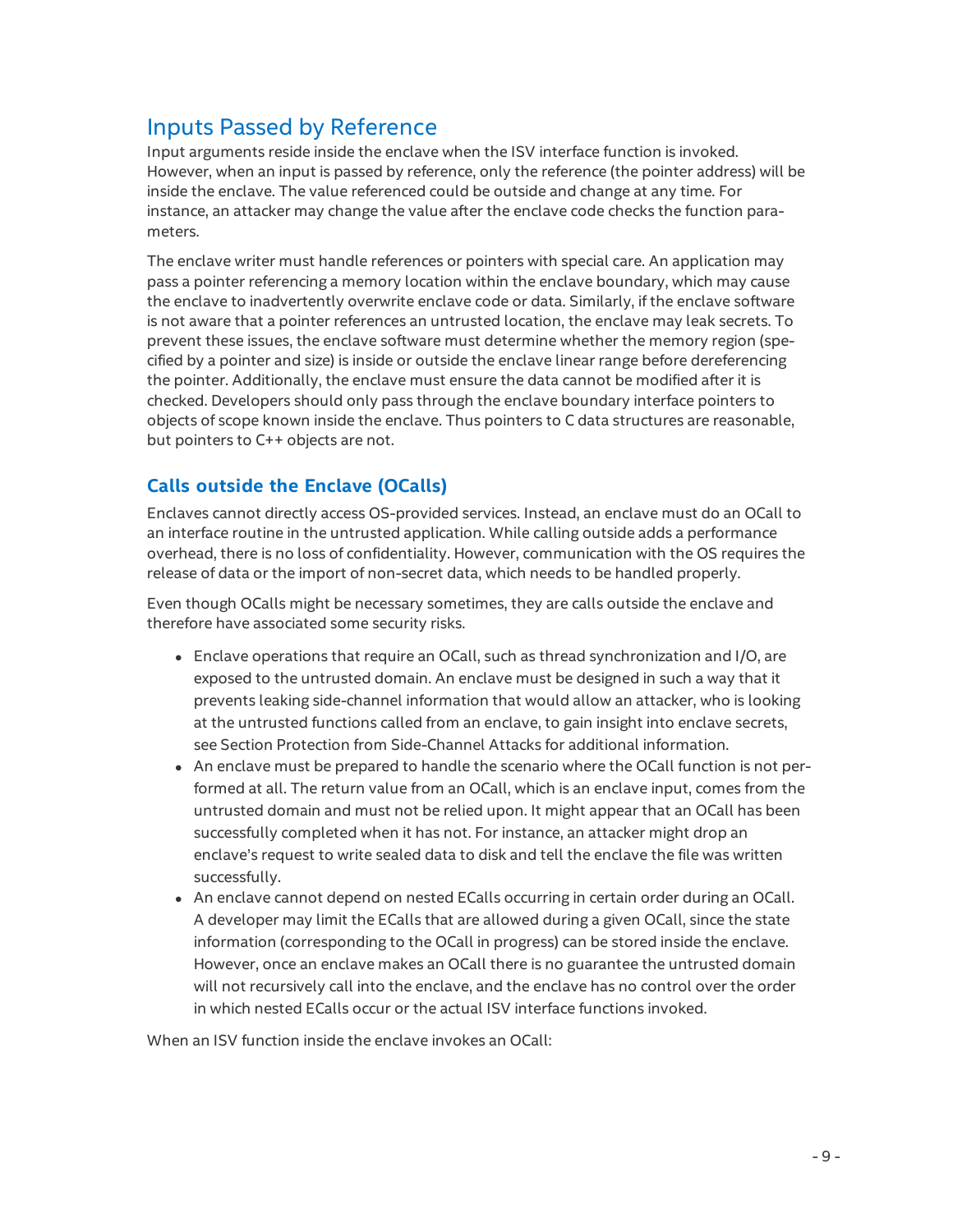- The OCall only exposes the OCall function arguments (including the referenced data) and the return value to the untrusted domain.
- When the OCall returns, the return value and any marshaled data of the pass-by-reference output parameters are inside the trusted environment (thus not accessible to an attacker) and the input-only function arguments (including the referenced data) are not changed. When the return value is a pointer, only the reference will be inside the trusted environment. The enclave software must check the data buffer referenced by the returned pointer like any other reference passed into the enclave.
- When the OCall returns, the trusted thread context is the same as before the OCall was made, except for the volatile registers and the output data on the trusted stack.

In certain scenarios, the enclave writer may avoid OCall functions by repartitioning the application and passing the information that an OCall is meant to obtain as an input parameter to an ISV interface function.

### **Nested ECalls (ECalls during OCalls)**

You should be aware that when an OCall is made, it opens the door for nested ECalls. Once outside the enclave, an attacker trying to find vulnerabilities may invoke any ISV interface function exposed as an ECall to recursively call into the enclave. When an OCall is needed, you may reduce the surface attack blocking ISV interface functions such that nested ECalls are not allowed. For instance, you may store the state information (corresponding to the OCall in progress) inside the enclave. However, an enclave cannot depend on nested ECalls occurring in certain order during an OCall. Initially, nested ECalls (ECalls during an OCall) are allowed and only limited by the amount of stack reserved inside the enclave. However, ISVs should be aware that such constructs complicates the security analysis on the enclave. When the need for nested ECalls arises, the enclave writer should try to partition the application in a different manner. If nested ECalls cannot be avoided, the enclave writer should limit the ISV interface functions that may be called recursively to only those strictly required.

#### *Note:*

The ISV interface functions can only be invoked after the enclave has been initialized. Thus nested ECalls are not allowed during the ISV global constructor functions.

### **Third Party Libraries**

Earlier we mentioned that the enclave code must perform a thorough parameter checking for all the ISV interface functions; in other words, the enclave interface functions exposed to the untrusted domain. Such a recommendation also applies when working with a third party library. If a trusted library contains any function that is exposed, the ISV must confirm that the library provider also have this interface function check its input parameters exhaustively. However, if the top-level functions of a trusted library are meant to be called from inside the enclave only, or the trusted library is an enclavized version of an open-source implementation, the parameter checking might not be as strict. When a third party library does not sanitize its input parameters, and it is unpractical to change the third party code, then the enclave writer could add a wrapper that performs parameter checking to the API. This addition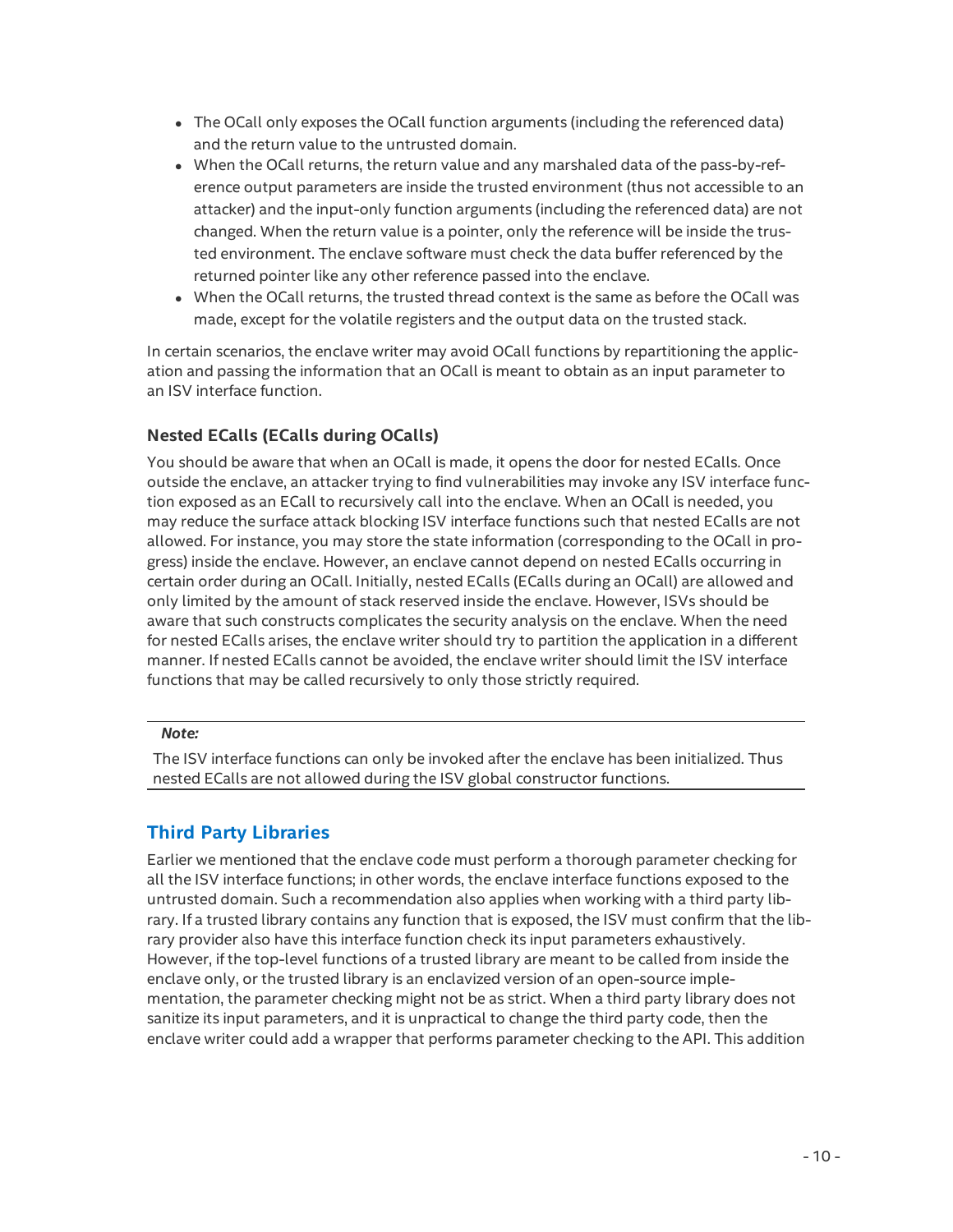will not change the behavior or implementation of the third party library API, but removes the burden of validating the library again and simplifies future library updates.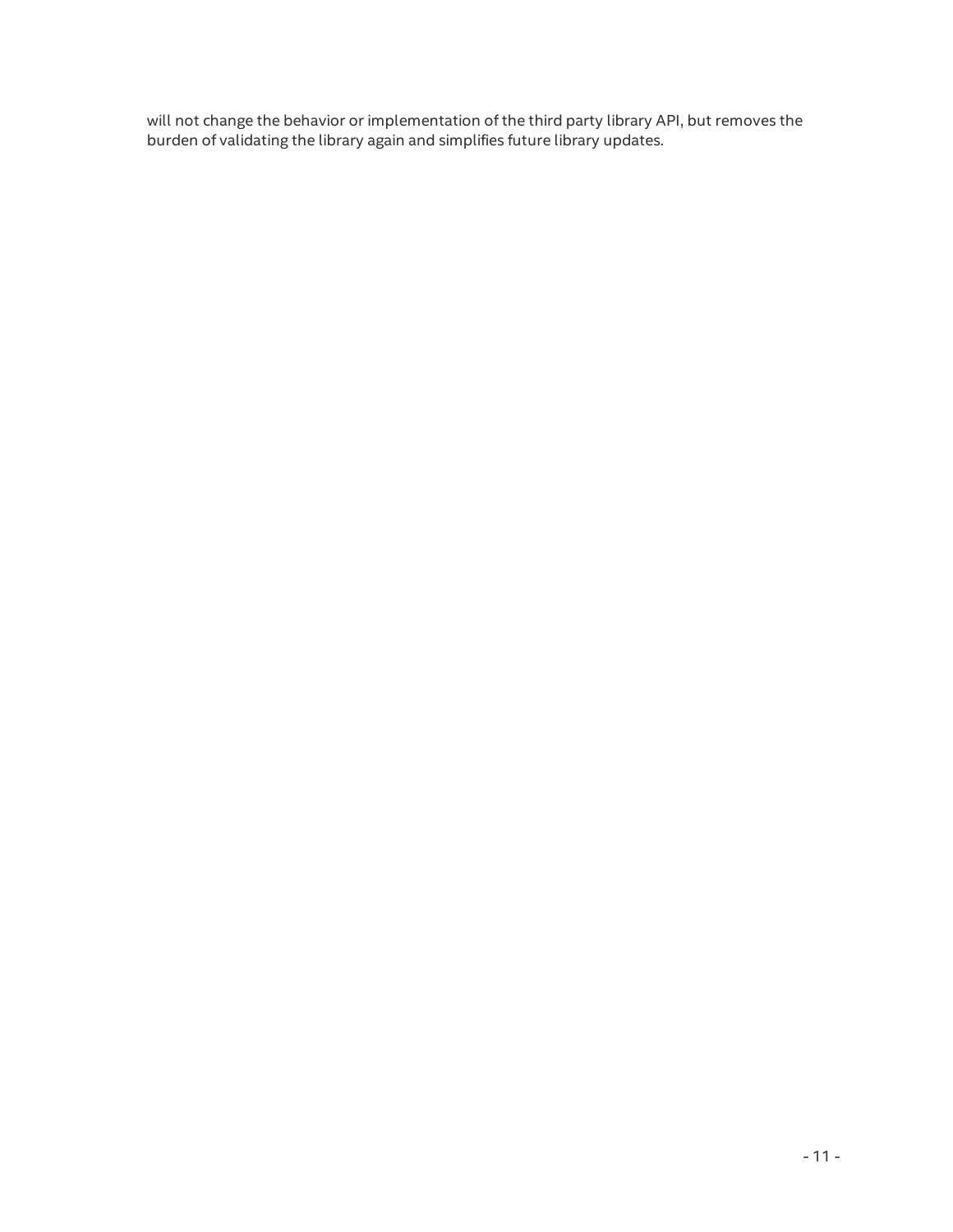# Enclave Signature

There are three main activities involved in establishing trust in software.

- Measurement: As an enclave is instantiated in a trusted environment, an accurate and protected recording of its identity is taken.
- Attestation: Demonstrating to other entities that a particular environment was instantiated in the correct manner.
- Sealing: Enabling data belonging to the trusted environment to be bound to it such that it can be restored only when the trusted environment is restored.

This section focuses on the first activity, measurement. The second (attestation) and third (sealing) activities are described in subsequent sections.

Enclaves include a self-signed certificate from the enclave author, also known as the Enclave Signature (SIGSTRUCT). The enclave signature contains information that allows the Intel SGX architecture to detect whether any portion of the enclave file has been tampered with. This allows an enclave to prove that it has been loaded in EPC correctly and it can be trusted. However, the hardware only verifies the enclave measurement when an enclave is loaded. This means that anyone can modify an enclave and sign it with his/her own key. To prevent this type of attack, the enclave signature also identifies the enclave author. The enclave signature contains several important fields that are essential for an enclave ability to attest to outside entities:

- Enclave Measurement A single 256-bit hash that identifies the code and initial data to be placed inside the enclave, the expected order and position in which they are to be placed, and the security properties of those pages. A change in any of these variables will result in a different measurement. When the enclave code/data pages are placed inside the EPC, the CPU calculates the enclave measurement and stores this value in the MRENCLAVE register. Then the CPU compares the content of MRENCLAVE against the enclave measurement value in SIGSTRUCT. Only if they match with each other, the CPU will allow the enclave to be initialized.
- The Enclave Author's Public Key After an enclave is successfully initialized, the CPU records a hash of the enclave author's public key in the MRSIGNER register. The contents of MRSIGNER will serve as the identity of the enclave author. The result is that those enclaves which have been authenticated with the same key shall have the same value placed in the MRSIGNER register.
- The Security Version Number of the Enclave (ISVSVN) The enclave author assigns a Security Version Number (SVN) to each version of an enclave. The SVN reflects the level of the security property of the enclave, and should monotonically increase with improvements of the security property. After an enclave is successfully initialized, the CPU records the SVN, which can be used during attestation. Different versions of an enclave with the same security property should be assigned with the same SVN. For example, a new version of an enclave with non-security-related bug fixes should have the same SVN as the older version.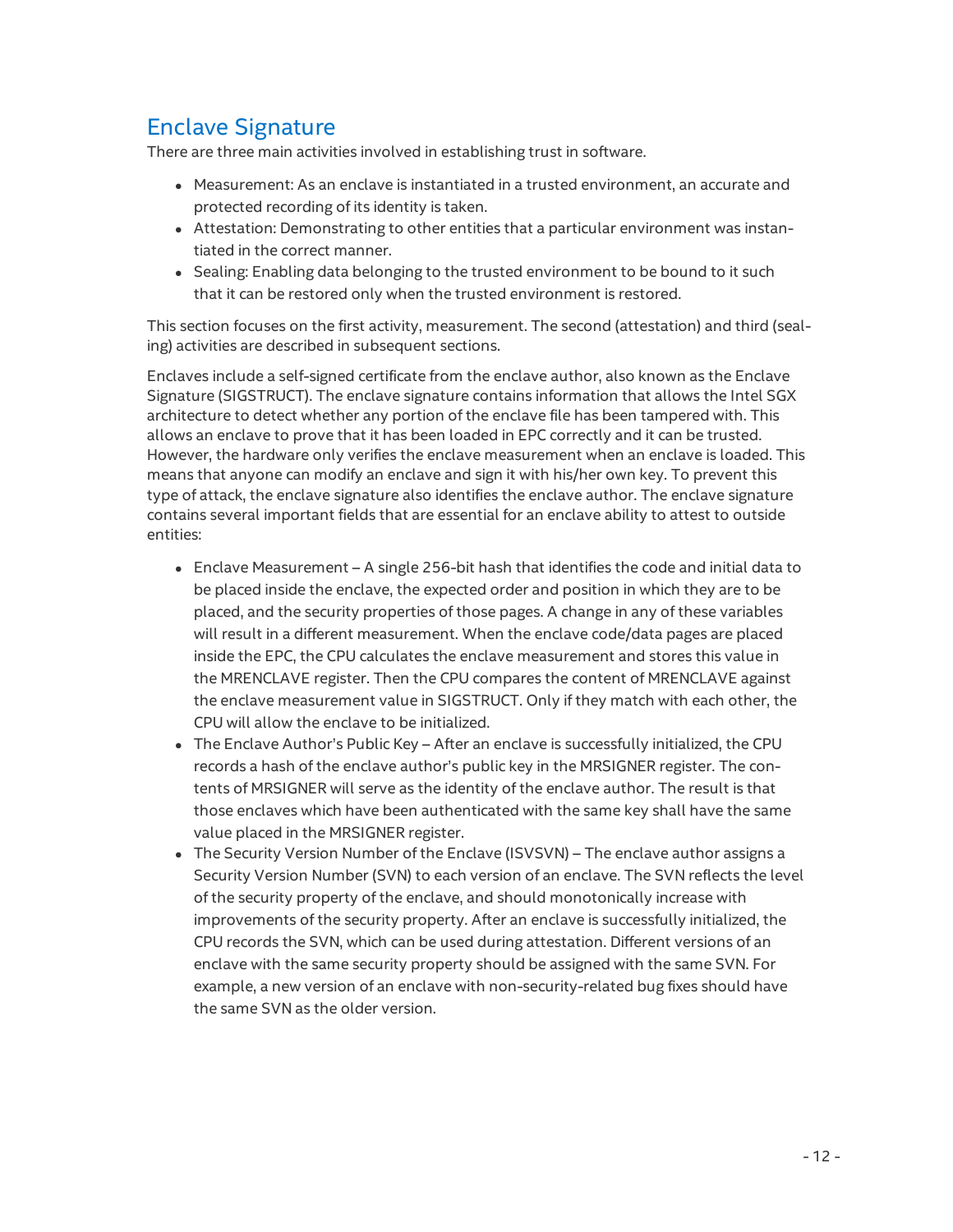• The Product ID of the Enclave (ISVPRODID) – The enclave author also assigns a Product ID to each enclave. The Product ID allows the enclave author to segment enclaves with the same enclave author identity. After an enclave is successfully initialized, the Product ID is recorded by the CPU, which can be used during attestation.

An enclave developer must provide the Security Version and Product ID of an enclave, as well as a signing key pair to generate the enclave signature. The CPU derives the identity of the enclave author from the public key whereas the private key is used to sign the enclave. The enclave measurement calculation must be performed based on the code and initial data to be placed inside the enclave, the expected order and position in which they are to be placed and the security properties of those pages. The code and initial data to be placed inside the enclave as well as the security properties of those pages are generated by the compiler, while their placement into the enclave is controlled by the enclave loader. Thus, the measurement calculation must follow the expected behavior of the enclave loader with regard to the manner of placing enclave code and initial data in the enclave.

# **Safeguarding the Enclave Signing Key**

The enclave signing key is part of the enclave identity and it is critical to protect its secrets. An attacker who compromises the private signing key of an ISV might be able to:

- Write a malicious enclave that successfully attests to the identity of legitimate enclaves, and/or
- <sup>l</sup> Write malware which uses the malicious enclave to compromise sealed data on individual platforms.

Proper key management practice should be employed to safeguard the private signing key, for example:

- Maintain minimum access to the private signing key.
- Use another enclave or a Hardware Security Module (HSM) to store the private signing key and perform enclave signing.
- Separate test signing from release signing using separate key pairs.

ISVs are to be provided with a tool for signing enclaves, for example, a tool that takes an enclave file and adds it the enclave signature as required by the Intel SGX architecture. This tool should support test signing using a test signing private key configured on the local system, as well as a multi-step release signing process that involves a signing facility where the release signing private key is protected.

### **Maintaining the Development Platform Clean**

The ISV must maintain the development environment free from malware and other potential threads at all times. If the development platform is ever compromised, you cannot continue using the Intel(R) SGX support software since it could be used to compromise the integrity of the enclaves built on that platform. At this point, the ISV must sanitize the platform before development can proceed.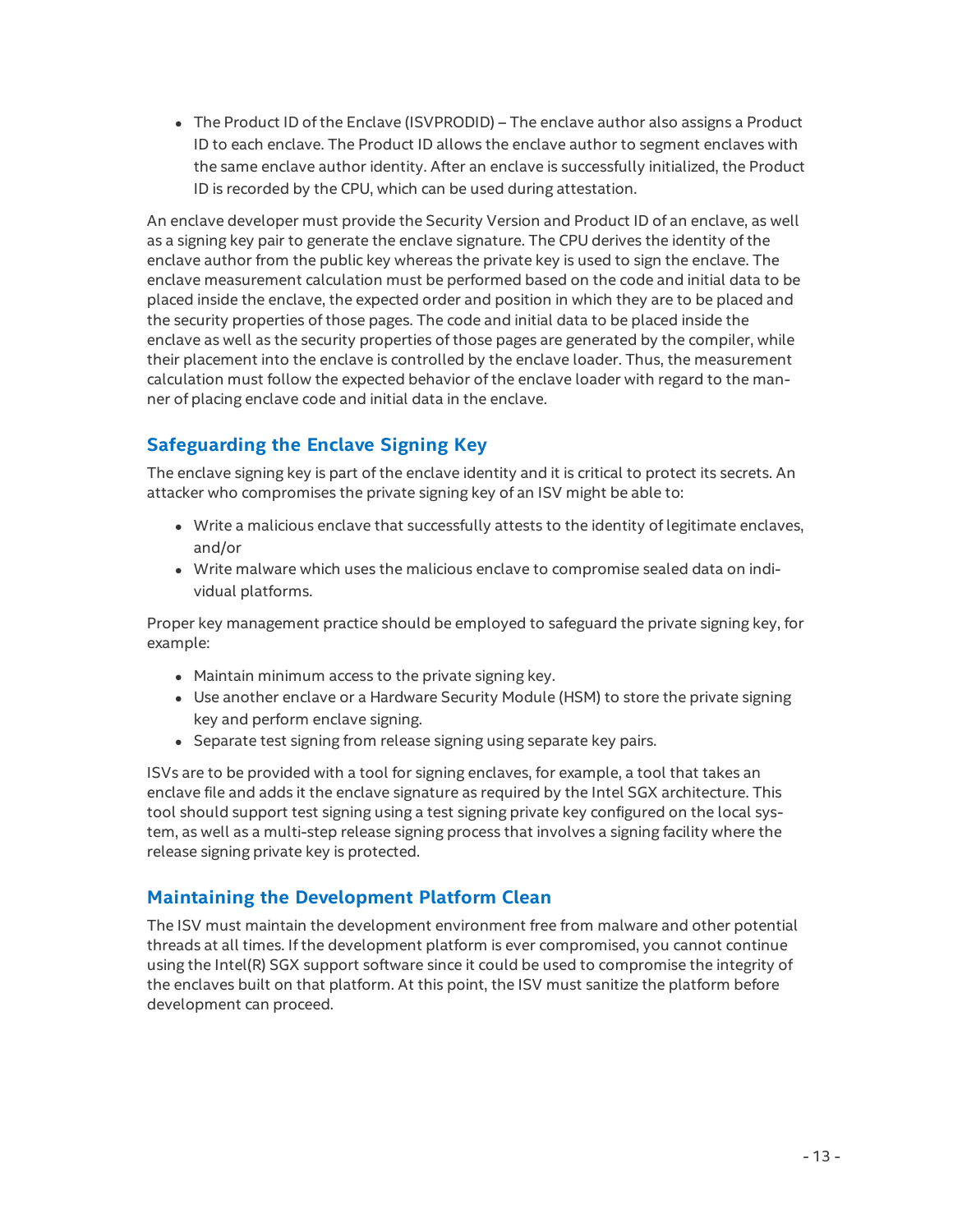# Attestation

Attestation is the process of demonstrating that a piece of software has been established on a platform. In the case of Intel SGX, it is the mechanism by which a third entity establishes that a software entity is running on an Intel SGX enabled platform protected within an enclave prior to provisioning that software with secrets and protected data. Attestation relies on the ability of a platform to produce a credential that accurately reflects the signature of an enclave, which includes information on the enclave's security properties. The Intel SGX architecture provides the mechanisms to support two forms of attestation. There is a mechanism for creating a basic assertion between enclaves running on the same platform, which supports local, or intra-platform attestation, and then another mechanism that provides the foundation for attestation between an enclave and a remote third party.

#### *Note:*

The signing process involved in attestation takes place in such a manner that the relying party can be assured that it is communicating with a real hardware enclave and not some software emulation.

### **Local (Intra-Platform) Attestation**

Application developers may wish to write enclaves which can co-operate with one another to perform some higher-level function. In order to do this, developers need a mechanism that allows an enclave to prove its identity and authenticity to another party within the local platform. Intel SGX provides a trusted hardware based mechanism for doing this. An enclave can ask the hardware to generate a credential, also known as report, which includes cryptographic proof that the enclave exists on the platform. This report can be given to another enclave who can verify that the enclave report was generated on the same platform. The authentication mechanism used for intra-platform enclave attestation uses a symmetric key system where only the enclave verifying the report structure and the enclave hardware creating the report know the key, which is embedded in the hardware platform.

An enclave report contains the following data:

- Measurement of the code and data in the enclave.
- A hash of the public key in the ISV certificate presented at enclave initialization time.
- User data.
- Other security related state information (not described here).
- A signature block over the above data, which can be verified by the same platform that produced the report.

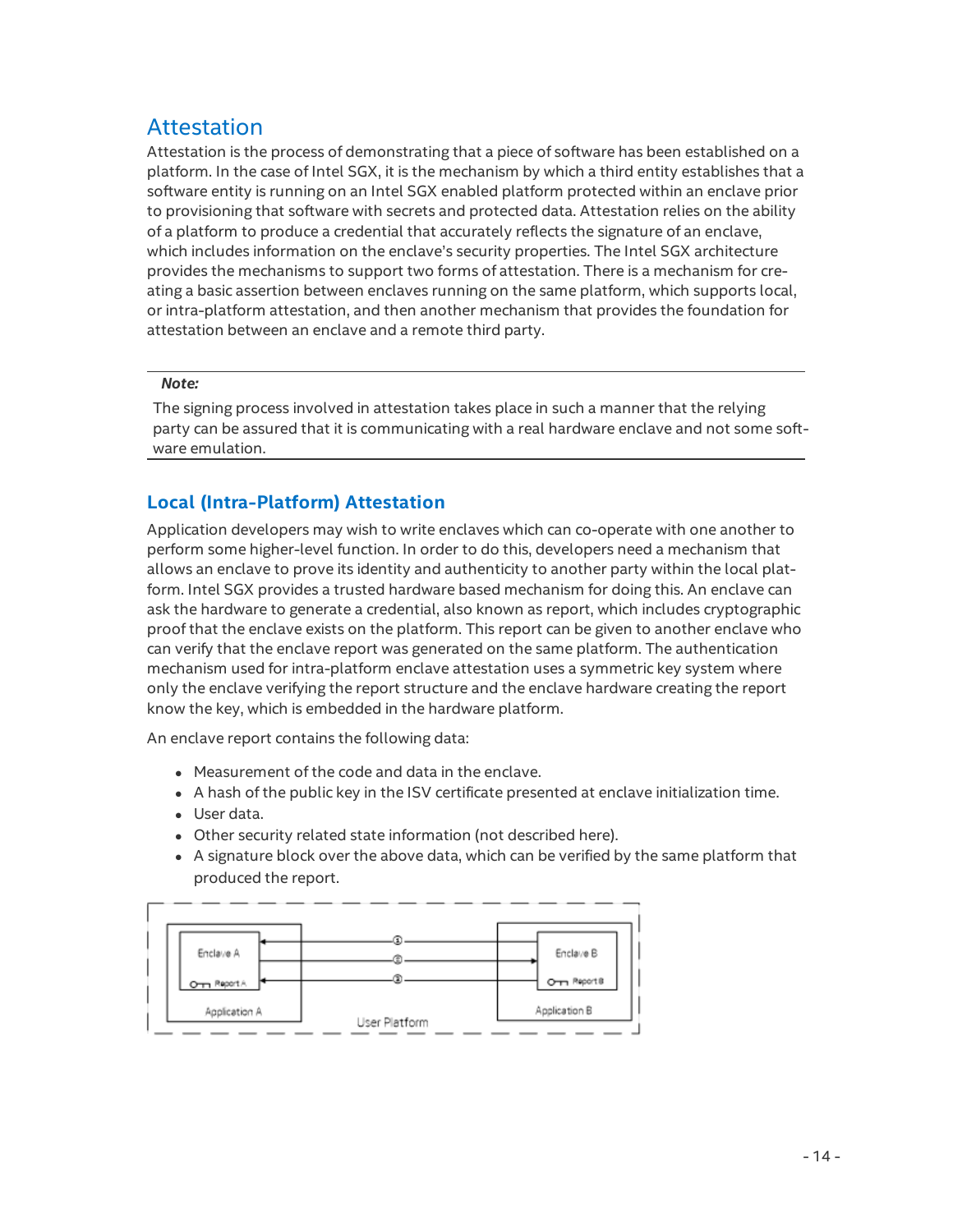#### **Local Attestation Example**

The figure Local Attestation Example shows an example flow of how two enclaves on the same platform would authenticate each other.

1. In the figure above, application A hosts enclave A and application B hosts enclave B. After the untrusted applications A and B have established a communication path between the two enclaves, enclave B sends its MRENCLAVE identity to enclave A.

#### *Note:*

Applications A and B can be the same application.

There are two methods the application can use to retrieve the MRENCLAVE measurement for the enclave, either:

- The application B retrieves the MRENCLAVE value from the enclave certificate for enclave B.
- Enclave B supports an interface to export this value which is retrieved by creating a report with a random MRENCLAVE target measurement.
- 2. Enclave A asks the hardware to produce a report structure destined for enclave B using the MRENCLAVE value it received from enclave B. Enclave A transmits its report to enclave B via the untrusted application.
	- As part of his report request, enclave A can also pass in a data block of its choosing referred to as the user data. Inclusion of the user data in the report provides the fundamental primitive that enables a trusted channel to terminate in the enclave.
- 3. Once it has received the report from enclave A, enclave B asks the hardware to verify the report to affirm that enclave A is on the same platform as enclave B. Enclave B can then reciprocate by creating its own report for enclave A, by using the MRENCLAVE value from the report it just received. Enclave B transmits its report to enclave A.
- 4. Enclave A then verifies the report to affirm that enclave B exists on the same platform as enclave A.

#### **Remote (Inter-Platform) Attestation**

An application that hosts an enclave can also ask the enclave to produce a report and then pass this report to a platform service to produce a type of credential that reflects enclave and platform state. This credential is known as quote. This quote can then be passed to entities off of the platform, and verified using techniques for Intel(R) EPID signature verification. As a result, the CPU key is never directly exposed outside the platform.

A quote includes the following data:

- **I.** Measurement of the code and data in the enclave
- A hash of the public key in the ISV certificate presented at enclave initialization time.
- The Product ID and the Security Version Number (SVN) of the enclave.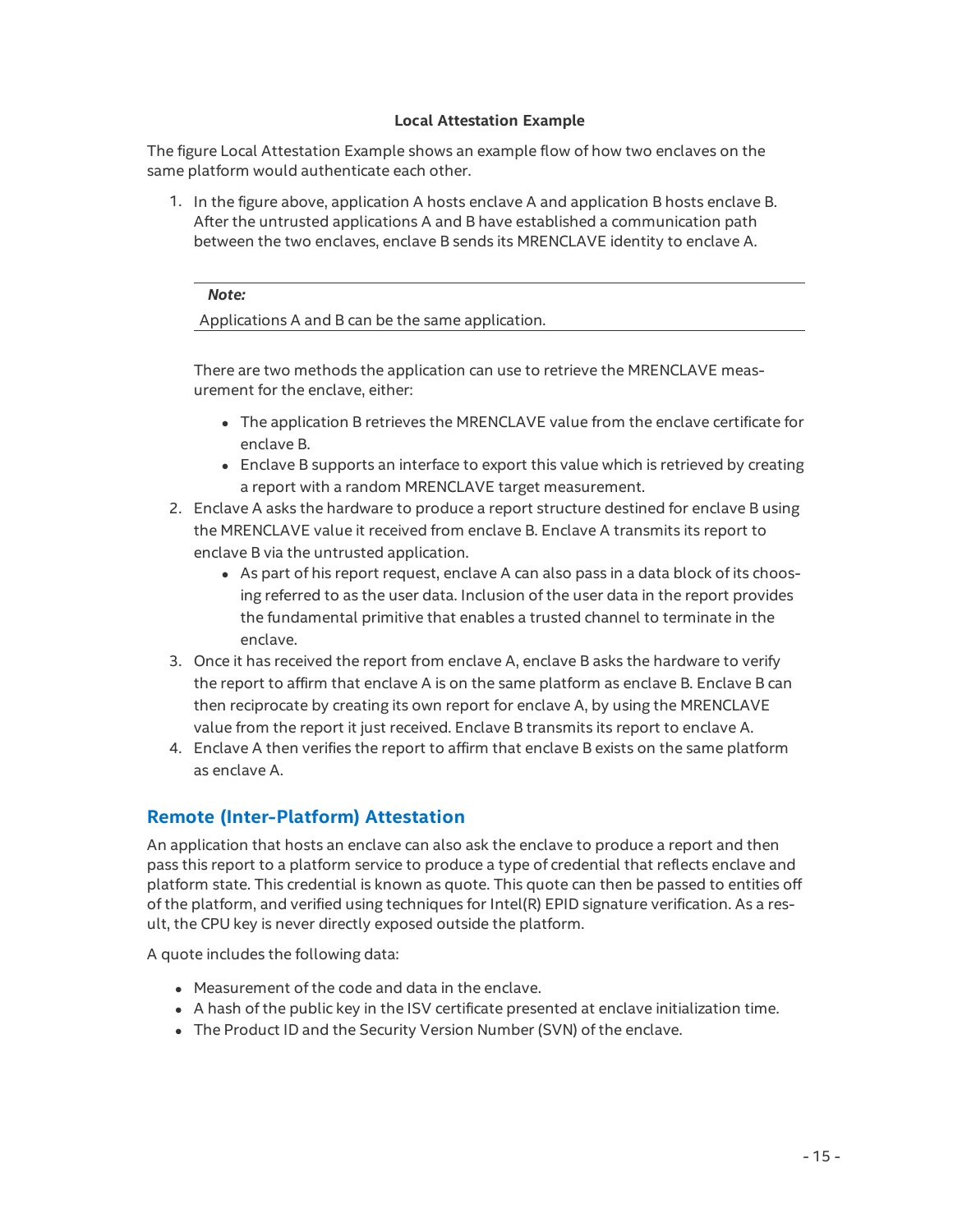- Attributes of the enclave, for example, whether the enclave is running in debug mode.
- User data included by the enclave in the data portion of the report structure. Allows establishing a secure channel bound to the remote attestation process so a remote server may provision secrets to the entity that has been attested.
- $\bullet$  A signature block over the above data, which is signed by the Intel EPID group key.

The enclave data contained in the quote (MRENCLAVE, MRSIGNER, ISVPRODID, ISVSVN, ATTRIBUTES, and so on.) is presented to the remote service provider at the end of the attestation process. This is the data the service provider will compare against to a trusted configuration to decide whether to render the service to the enclave.

#### **Intel(R) Enhanced Privacy ID (Intel(R) EPID)**

Attestation using standard asymmetric cryptographic signature algorithms has a well-known privacy concern when a small number of keys are used across the life of the platform. Because the key used for signing the quote needs to be associated with the hardware performing the quote operation, it allows third parties to collude and track which sites users have visited. To overcome this problem, Intel has introduced the use of an anonymous signature technique, known as Intel(R) Enhanced Privacy ID (Intel(R) EPID), for signing enclave quotes.

Intel EPID is a group signature scheme, which allows platforms to cryptographically sign objects while at the same time preserving the signer's privacy. With Intel EPID signature scheme, each signer in a group has their own private key for signing, but verifiers use the same group public key to verify individual signatures. Therefore, users cannot be uniquely identified if signing two transactions with the same party because a verifier cannot detect which member of the group signed a quote. In the case of Intel SGX, this group is a collection of Intel SGX enabled platforms.

#### **The Quoting Enclave**

An Intel provided enclave known as the Quoting Enclave (QE) verifies the reports that have been created to its MRENCLAVE measurement value and then converts and signs them using a device specific asymmetric key, the Intel EPID key. The output of this process is called a quote, which may be verified outside the platform. Only the QE has access to the Intel EPID key when the enclave system is operational. Therefore the quote can be seen to be emanating from the hardware itself but the CPU key is never exposed outside the platform.

#### <span id="page-15-0"></span>**Remote Attestation Process**

The following figure shows an example of how an application, which has broken its processing into two component parts, provides attestation to a challenging service provider to receive some value added service from them.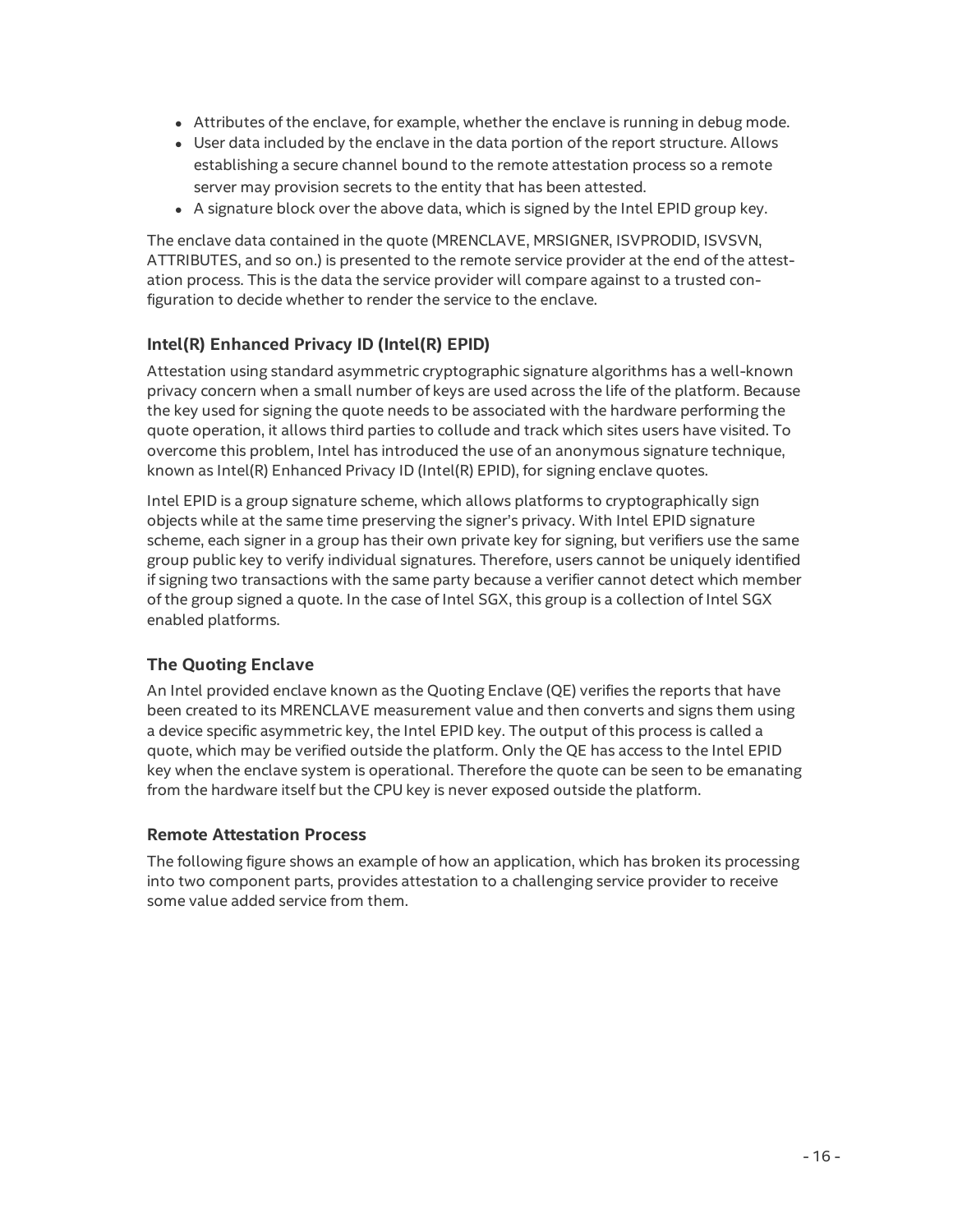

#### **Remote Attestation Example**

The figure Remote Attestation Example shows the basic steps involved in canonical enclave attestation. Included in this diagram is the Quoting Enclave (QE). The steps in the figure are described below:

- 1. When the application needs a service from outside the platform, it first establishes communication with the service providing system. The service provider issues a challenge to the application to demonstrate that it is indeed running the necessary components of itself inside one or more enclaves. The challenge itself contains a nonce for liveness purposes.
- 2. The application requests a report from the application's enclave and passes in the nonce from the challenger.
- 3. The enclave generates a report structure and returns this structure along with a manifest to the application.
	- a. The manifest contains those values which are included in the user data portion of the report.
	- b. The manifest may include the nonce and an ephemerally generated public key to be used by the challenger for communicating secrets back to the enclave.
- 4. The report is delivered to the Quoting Enclave for signing.
	- a. The Quoting Enclave authenticates the report.
	- b. The Quoting Enclave converts the body of the report into a quote and signs it with the Intel EPID key.
- 5. The Quoting Enclave returns the quote structure requested.
- 6. The application returns the quote structure and any associated manifest of supporting data to the service challenger.
- 7. The challenger uses the EPID public key certificate to validate the signature over the quote or may optionally choose to use an EPID verification service to perform this function.
- 8. The challenger compares the enclave information in the quote against the trusted configuration and only renders the service to the application if the enclave information matches the trusted configuration. The challenger might enforce different trust policies,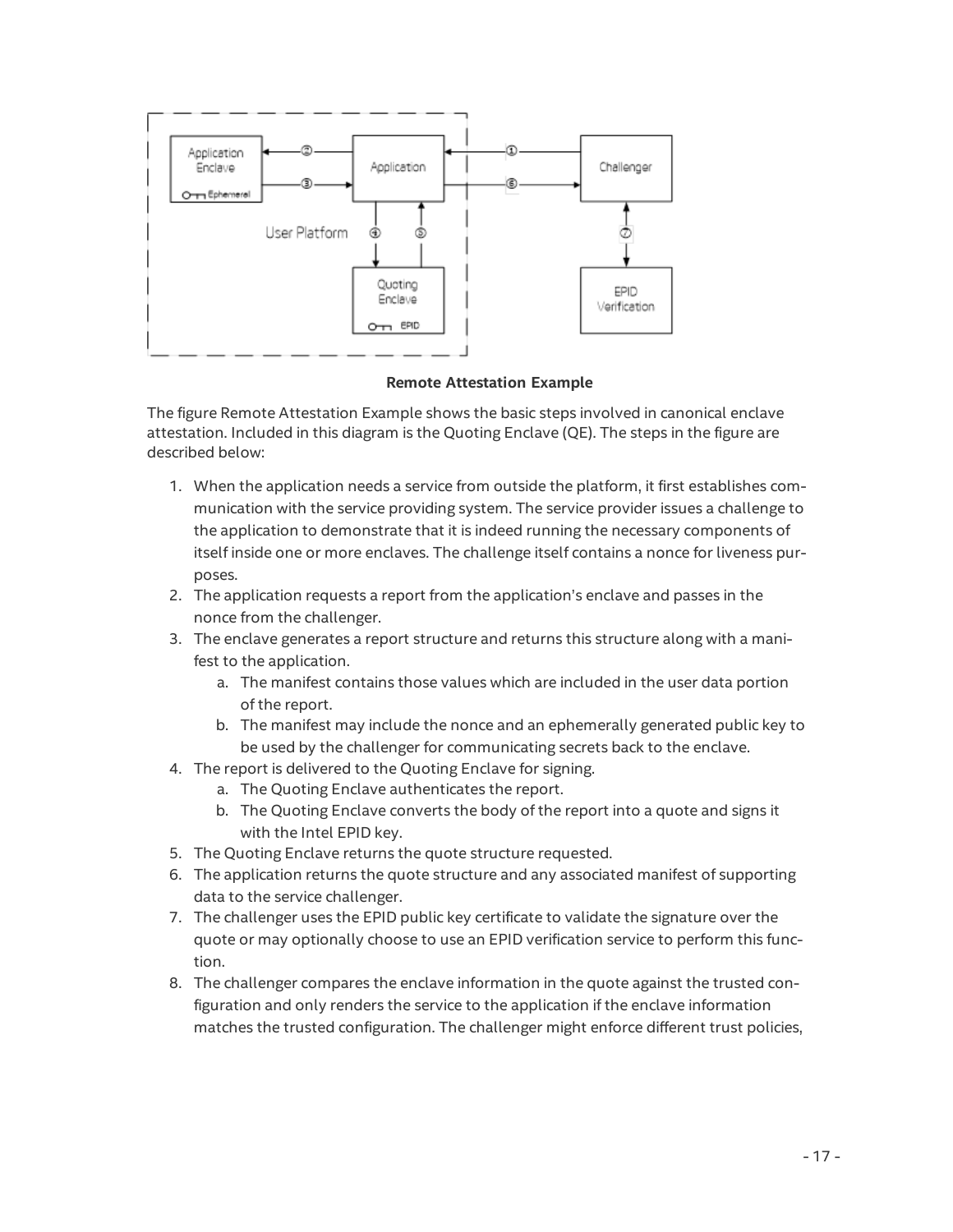for example, only trusting a specific version of an enclave, identified by the measurement of the code and data in the enclave, or trusting all enclaves with a specific Product ID from a specific enclave author, identified by the hash of the public key in the ISV certificate. A trust policy must include enclave authorship and attributes check. For example, a debug enclave should never be trusted with any secret.

These steps serve as an example to illustrate one possible way that an enclave can be attested by a remote entity.

The trusted configuration mentioned in step 8 above is typically provided by the enclave author to the service provider. The mechanism for the service provider to acquire the trusted configuration is out of the scope of the remote attestation. One possible mechanism is that the service provider utilizes existing PKI infrastructure to verify the identity of the entity that's providing the trusted configuration information before accepting the trusted configuration information.

#### **Privacy**

EPID name based (NB) Quotes only leave the platform encrypted with an Intel public key.

Malicious use of NB signatures (as unique IDs) can only occur if Service Providers (SP) collude somehow, for example by lying about their identify or sharing private keys.

• License agreement between the SP and the Attestation Service will prohibit collusion, under penalty of the Attestation Service revoking an offending SP by no longer verifying attestations.

NB quotes are treated as unique identifiers; NB Quotes only being meaningful to a single Service Provider is not enough to waive this. Therefore, user opt-in is still required before transmitting them.

- License agreement between the SP and the Attestation Service will require the SGX application that communicates with the SP to be responsible for getting the user optint under penalty of the Attestation Service revoking an offending SP/application by no longer verifying attestations.
	- Opt-in needs to be "above and beyond" EULA acceptance.

#### <span id="page-17-0"></span>**Distinguishing between Running Enclave Instances**

Intel SGX does not provide a direct mechanism (for example, through the automatically generated REPORT fields) to distinguish between two (or more) running instances of an enclave. Two running instances of an enclave cannot be distinguished by the automatically generated data in their REPORT's alone. To do this, you must add a nonce to the protocol you use to establish trust in the underlying enclave. To establish trust in the underlying enclave, use the RDRAND functionality of the hardware and ensure this is submitted (directly or indirectly through a cryptographic hash) as part of the userdata field included in the REPORTs exchanged between enclaves. For more information of the RDRAND [functionality,](#page-25-0) see Random Number Generation.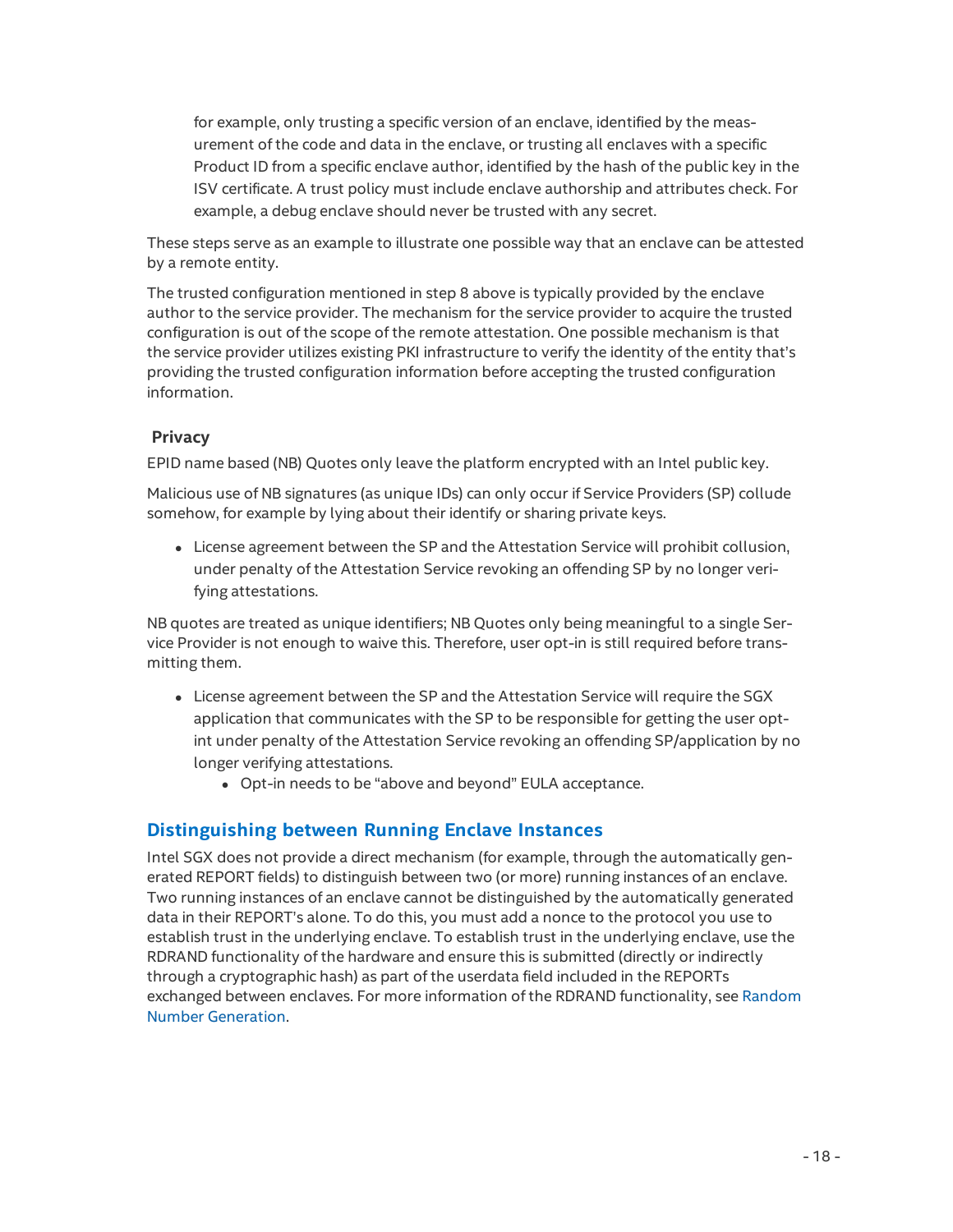# Secret Provisioning

A remote entity may provision some secrets to an enclave after remote attestation has been accomplished. Typically, secret provisioning is conducted through a secure channel. The secure channel establishment must be bound to the remote attestation process. Otherwise, the remote server might provision the secret to an entity other than the enclave that has been attested.

Step [3.b](#page-15-0) in the attestation flow referenced the ability to include a public key to facilitate the creation of a trusted channel. To accomplish this, in step [3](#page-15-0) the enclave may wish to authenticate the server first, to ensure that it is about to receive a secret from a trusted entity. A known good root certificate can be embedded within the enclave code or initialization data for example, allowing the enclave to validate the server. Once the server has been authenticated, the enclave can generate an ephemeral public/private key pair and include the public key in the user data portion of the report.

After the enclave has been validated in step [7](#page-15-0) of the attestation flow, the server can generate an encryption key E, and encrypt it with the enclave's public key P, and send P(E) over the channel to the application. The channel itself does not need to be protected, because the secret is encrypted.

Once P(E) has been received by the application, it can be passed to the enclave. Inside the enclave then, it can decrypt P(E) since it possesses the private key that is associated with this ephemeral public/private key pair, so now both the challenger and the enclave possess the encryption key E.

Similar to attestation, this is not the only way that a trusted channel can be established between an enclave and a remote entity to exchange a secret, just one example.

The verifier of the remote attestation must check the identity of the signer (MRSIGNER) before provisioning any secrets. The Intel SGX architecture does not verify the certificate chain when an enclave is instantiated. The hardware only verifies the enclave measurement (MRENCLAVE) and saves a hash of the ISV's public key contained in the enclave signature in MRSIGNER. This means that anyone can modify an enclave and re-sign it. Similarly, the verifier must also check the enclave attributes to prevent provisioning any secret to a debug enclave, for instance.

Once a secure channel has been established, secrets can be provisioned to the enclave. The challenger can now encrypt a secret S with the key E, and send E(S) to the application, which in turn passes it to the enclave. The enclave can now use E to decrypt E(S), and now it possesses S. It would be inconvenient, however to require the enclave to connect to the remote entity for secret provisioning every time the enclave is instantiated. Instead, the enclave may choose to store the secret in non volatile storage using the sealing techniques discussed in the next section. Even when the secret is sealed outside the enclave, the secret remains inaccessible to anyone but to the enclave that sealed it, and only on the platform on which it was sealed.

Secret provisioning is a critical feature enabled by the Intel SGX technology. It allows building enclaves that are more robust than current Tamper Resistant Software (TRS). TRS typically provides security through obscurity, for instance it obfuscates secrets in the executable in an attempt to keep secrets safe from unauthorized observation. However, this approach simply makes it time-consuming, but not impossible, to extract secrets embedded in a TRS binary. Furthermore, it is a complex technique for developers to use and its practice is discouraged.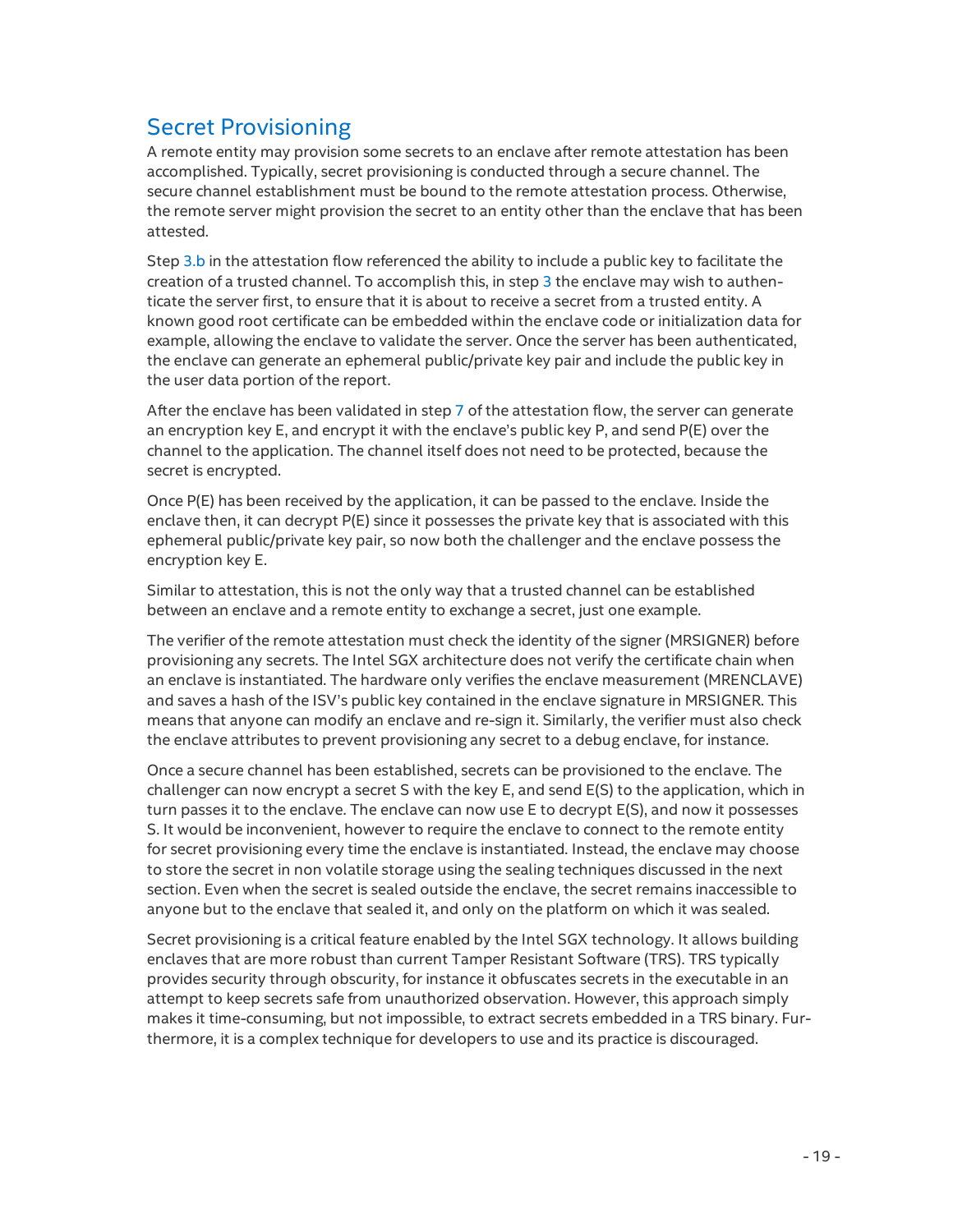### **Debug (Opt-in) Enclave Considerations**

Data provisioned to a debug enclave is not secret. A debug enclave's memory is not protected by the hardware so it may be inspected and modified using the Intel SGX debugging instructions. The enclave attributes, which include the debug flag, are contained in the report and quote that provide the enclave credentials. To protect all secrets provisioned to production enclaves, local and remote entities must check the enclave attributes and exchange special debug secrets during the development process but refrain from provisioning any secret to a debug enclave.

### **Disposal of Enclave Secrets**

Enclave secrets may be safely stored outside the enclave boundary after such secrets are properly sealed. However, there are certain instances where a secret, such as the seal key, needs to be disposed of inside the enclave. The enclave writer must use the  $m$ emset  $s$  () function to clear any variable that contained secret data. The use of this function guarantees that the compiler will not optimize away the write to memory intended by this function call and thus ensuring the secret data is cleared. Using memset  $s()$  is especially important when secret data is stored in a dynamically allocated buffer. After such a buffer is freed it could be reallocated and its previous contents, if they are not erased, may be leaked outside the enclave.

The implementation of memset  $s()$  is not performance optimized so the use of memset() is appropriate to initialize buffers and clear buffers that do not contain secret data.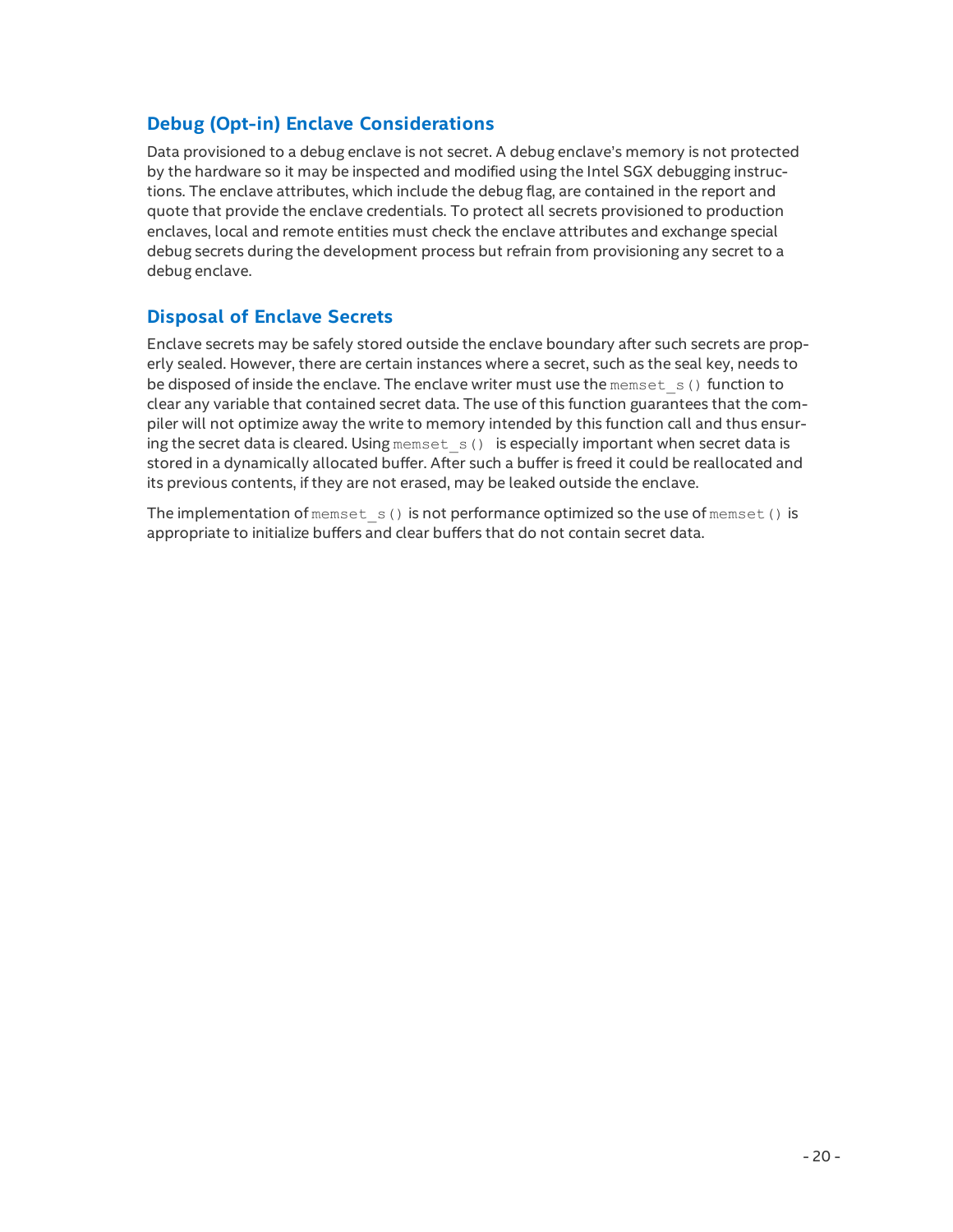# Sealing

When an enclave is instantiated it provides (confidentiality and integrity) protection to the data by keeping it within the boundary of the enclave. Enclave developers should identify enclave data and/or state that is considered secret and potentially needs to be preserved across the following events (when the enclave is destroyed):

- The application is done with the enclave and closes it.
- The application itself is closed.
- The platform is hibernated or shutdown.

In general, the secrets provisioned to an enclave are lost when the enclave is closed. But if the secret data needs to be preserved during one of these events for future use within an enclave, then it must be stored outside the enclave boundary before closing the enclave. In order to protect and preserve the data, a mechanism is in place which allows enclave software to retrieve a key unique to that enclave. This key can only be generated by that enclave on that particular platform. Enclave software uses that key to encrypt data to the platform or to decrypt data already on the platform. We refer to these encrypt and decrypt operations as sealing and unsealing, respectively as the data is cryptographically sealed to the enclave and platform.

### **Software Sealing Policies**

When sealing data, the enclave needs to specify the conditions which need to be met when the data is to be unsealed. There are two options available.

#### **Seal to the Current Enclave (Enclave Measurement)**

Sealing to the current enclave uses the current version of the enclave measurement (MRENCLAVE), taken when the enclave was created, and binds this value to the key used by the sealing operation. This binding is performed by the hardware through the EGETKEY instruction.

Only an enclave with the same MRENCLAVE measurement will be able to unseal the data that was sealed in this manner. If the enclave DLL, Dynamic Library, or Shared Object file is tampered with, the measurement of the enclave will change. As a result, the sealing key will change as well, and the data cannot be recovered.

#### **Seal to the Enclave Author**

Sealing to the enclave author uses the identity of the enclave author, which the CPU stores in the MRSIGNER register at enclave initialization time, and binds this value to the key used by the seal data function. This binding is performed by the hardware through the EGETKEY instruction. The key used by the seal data function is also bound to the Product ID of the enclave. The Product ID is stored in the CPU when the enclave is instantiated.

Only an enclave with the same value in the MRSIGNER measurement register and the same Product ID will be able to unseal data that was sealed in this manner.

The benefit of offering this mechanism over sealing to the enclave identity is two-fold. First, it allows for an enclave to be upgraded by the enclave author, but does not require a complex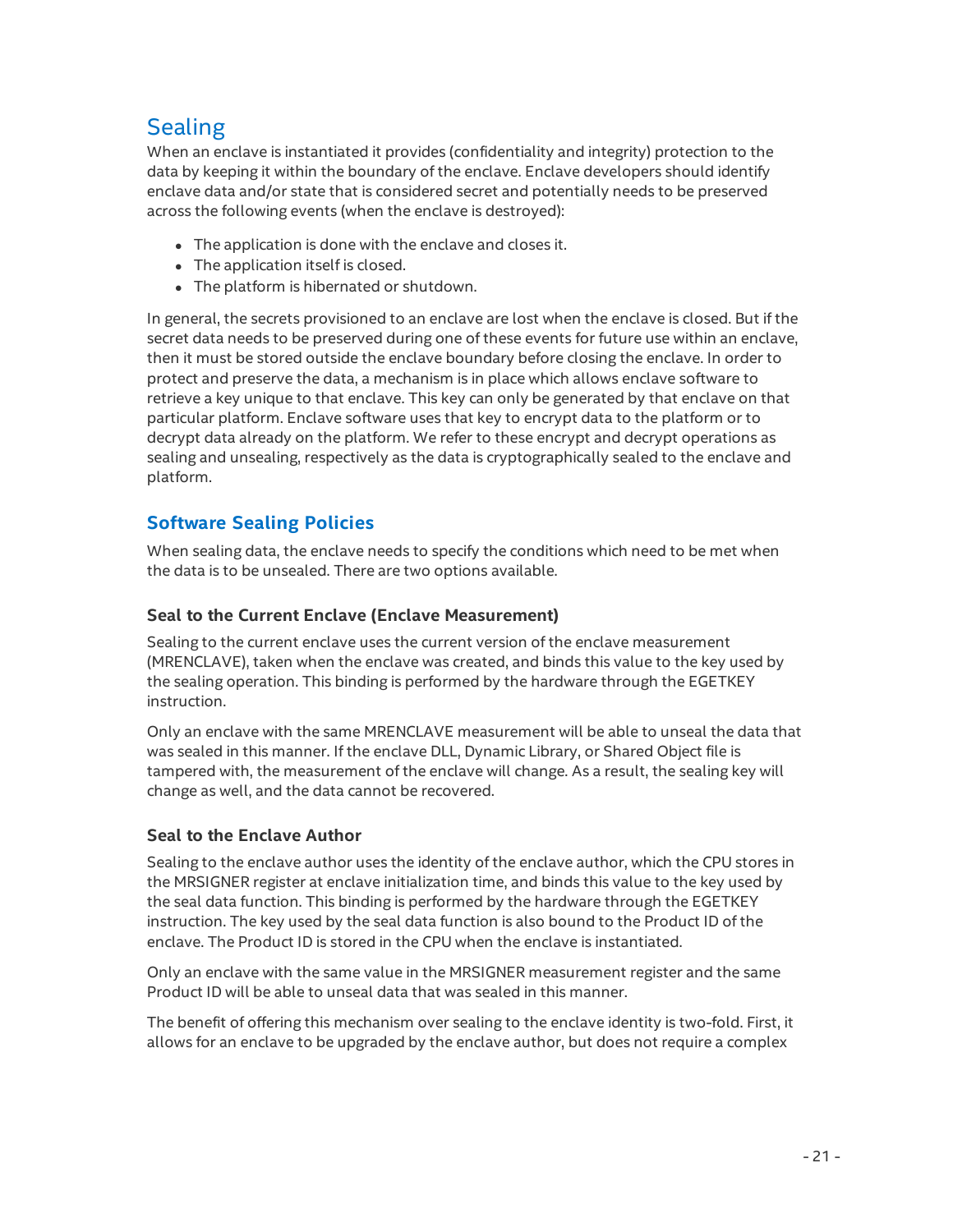upgrade process to unlock data sealed to the previous version of the enclave (which will have a different MRENCLAVE measurement) and reseal it to the new version. Second, it allows enclaves from the same author to share sealed data.

Enclave authors have the opportunity to set a Security Version Number (SVN) when they produce the enclave. This security version number is also stored in the CPU when the enclave is instantiated. An enclave has to supply an SVN in its request to obtain the seal key from the CPU. The enclave cannot specify a version beyond the SVN used when the enclave was created (ISVSVN). This would give the enclave access to a seal key to which it is not entitled. However, the enclave may specify an SVN previous to the enclave's ISVSVN. This option gives an enclave the ability to unseal data sealed by a previous version of the enclave, which would facilitate enclave software updates, for instance.

### **Sealing and Unsealing Process**

The high level process for sealing data within an enclave is as follows:

- 1. Allocate memory within the enclave for the encrypted data and the sealed data structure which includes the payload consisting of both the data to encrypt and the Additional Authentication Data (AAD). AAD refers to the additional data/text that will be part of the MAC calculation but will not be encrypted (for example, it will remain plain text/data in the seal data structure). The AAD may include information about the application enclave, version, data, and so on.
- 2. Call the seal data API to perform the sealing operation. An example seal operation algorithm is:
	- a. Verify the input parameters are valid. For instance, if a pointer to a sealed data structure is passed as a parameter, the buffer it points to must be inside the enclave.
	- b. Instantiate and populate a key request structure used in the EGETKEY operation to obtain a seal key:
		- i. Call EREPORT to obtain the ISV and TCB Security Version Numbers, which will be used in the key derivation.
		- ii. Key Name: Identifies the key required, which in this case is the seal key.
		- iii. Key Policy: Identifies the inputs required to be used in the key derivation. Use MRSIGNER to seal to the enclave's author or MRENCLAVE to seal to the current enclave (enclave measurement). Reserved bits must be cleared.
		- iv. Key ID: Call RDRAND to obtain a random number for key wear-out protection.
		- v. Attribute Mask: Bitmask indicating which attributes the seal key should be bound to. The recommendation is to set all the attribute flags, except Mode 64 bit, Provision Key and License key, and none of the XFRM attributes.
	- c. Call EGETKEY with the key request structure from the previous step to obtain the seal key.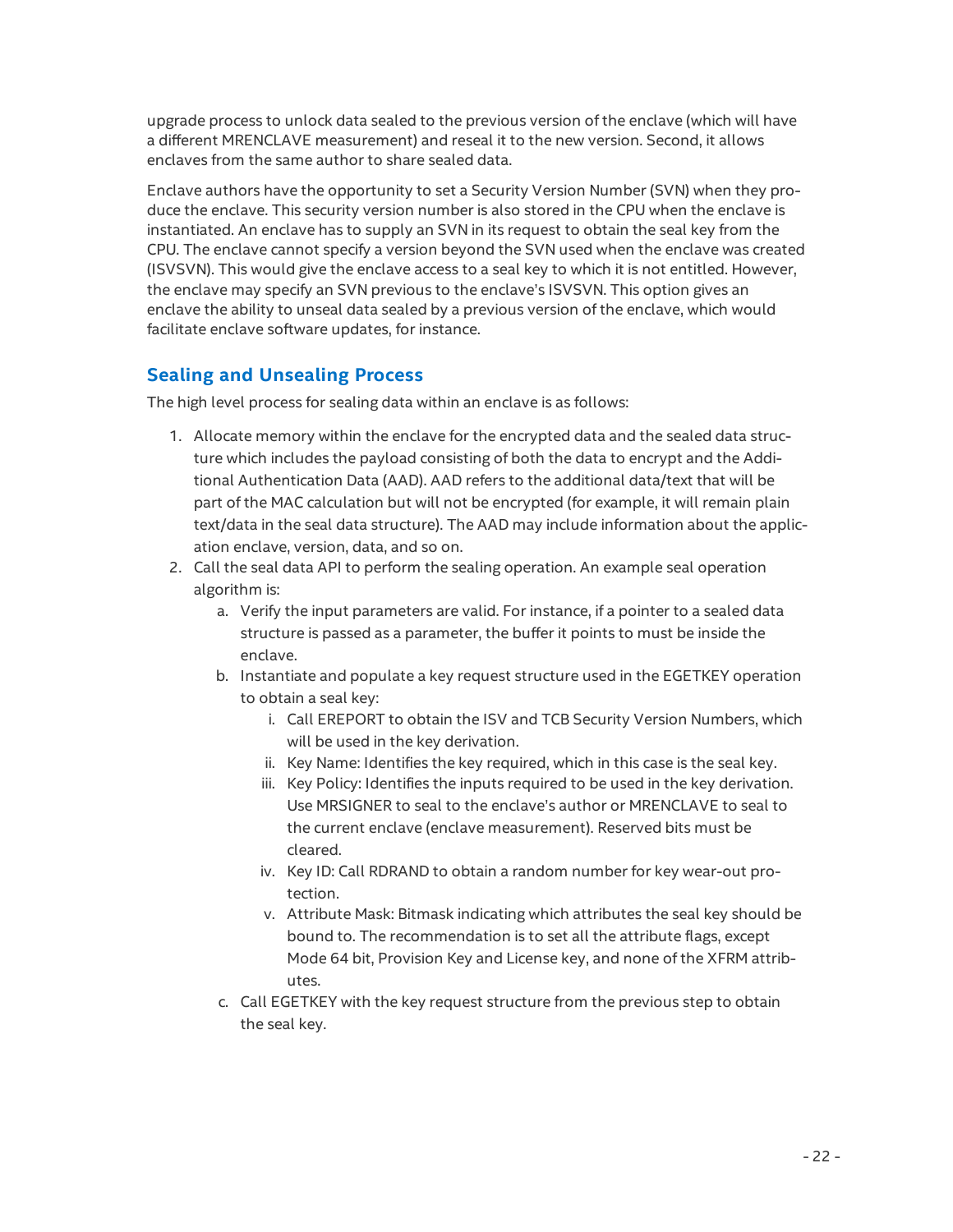- d. Call the encryption algorithm to perform the seal operation with the seal key. It is recommended to utilize a function that performs AES-GCM\* encryption/decryption, such as the Rijndael128GCM, which is available in Intel(R) IPP Crypto library.
- e. Delete the seal key from memory to prevent accidental leaks.
- 3. Save the seal data structure (including the key request structure) to external memory for future use within an enclave. The key request structure will be used in future enclave instantiation(s) to obtain the seal key required for the decryption process.

The high level process for unsealing data within an enclave is as follows:

- 1. Allocate memory for the decrypted data.
- 2. Call the unseal data API to perform the unsealing operation. An example unseal operation algorithm is:
	- a. Verify the input parameters are valid.
	- b. Retrieve the key request structure used in conjunction with the seal data structure.
	- c. Call EGETKEY with the key request structure to obtain the seal key.
	- d. Call the decryption algorithm to perform the unseal operation with the seal key.
	- e. Delete the seal key from memory to prevent accidental leaks.
	- f. Confirm that the hash tag generated by the decryption algorithm matches the tag generated during encryption.

#### **Distinguising between Enclave Instances**

Enclave writers should be aware that even though two running instances of the same enclave can be distinguished at the time they attest, there is no Intel SGX mechanism to prevent one enclave instance from having access to the sealed data of another enclave when both enclaves use the EGETKEY instruction. Both instances will return the same key value for the enclave – this is a basic premise for keeping data secret across power cycles.

For more information on distinguishing two running instances of the same enclave, see Distinguishing between Running Enclave Instances.

Should you need to keep separate TCB's over different instances, it is recommended that the enclave writer assign a different identity to the enclave through the enclave signature mechanism.

For more information about the enclave signature mechanism, see [Distinguishing](#page-17-0) between Running Enclave Instances.

#### **Data Migration across Platforms**

Before the Intel SGX technology, the hardware platform was never part of the TCB for encrypting user data. This allowed the user to easily migrate their data, even if it was encrypted, from one platform to another. Now the CPU is used to help determine the enclave's sealing key. Therefore, migrating a user's data from one platform to the next now requires careful planning.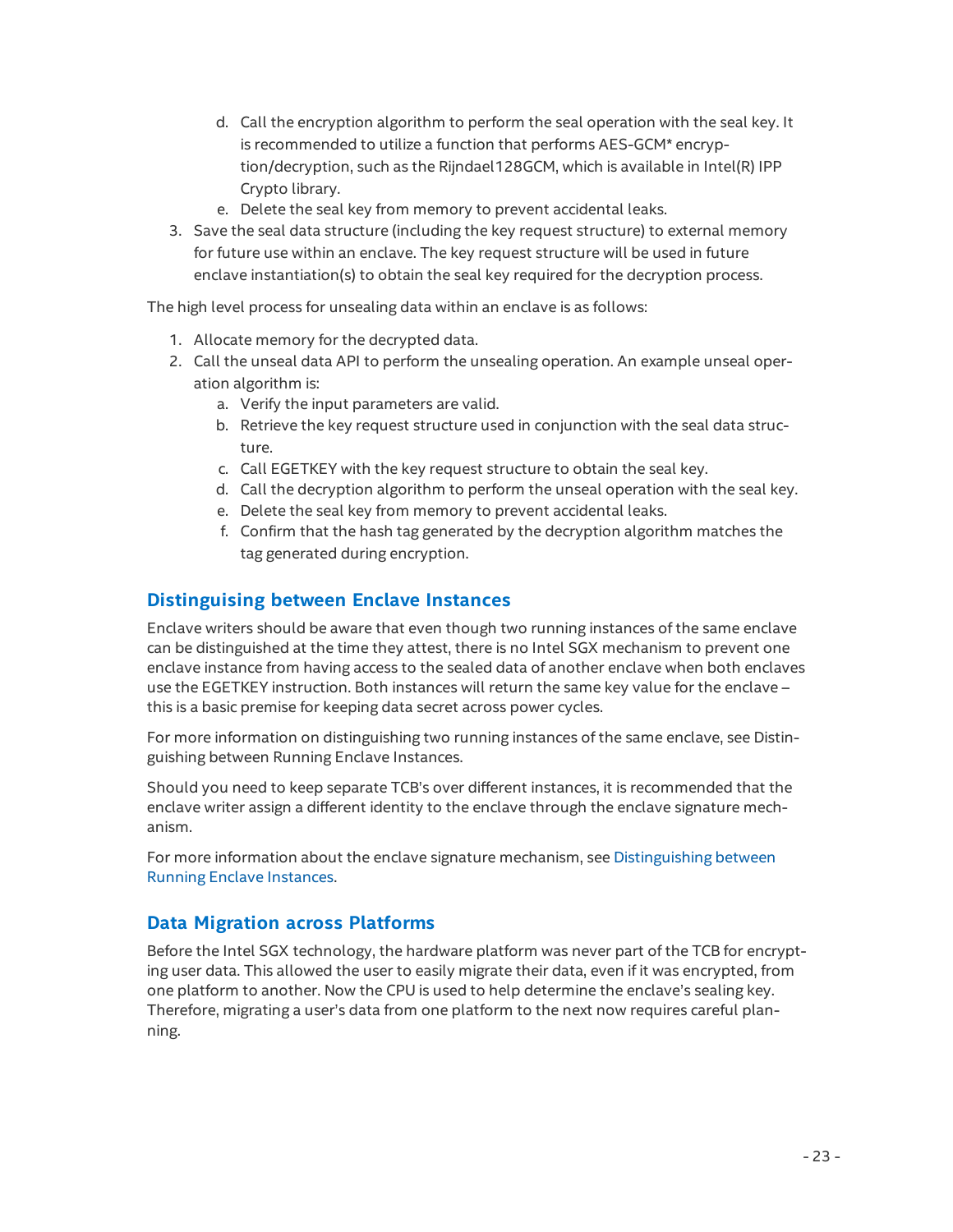If an application is moved from an old Intel SGX system to a new Intel SGX system (platform upgrade) or from one processor to another (CPU replacement in a system or load balancing in a cloud environment) the enclave will not be able to unseal the data in the new platform. Data migration typically requires a back-end server that verifies the identity of the enclave on the old system and the enclave on the new system, and facilitates the key exchange between the two systems to share the data. Regardless of the specific method that an ISV uses to migrate data, the seal key should not be shared outside an enclave because it could compromise all data previously sealed by the enclave.

### **Debug (Opt-in) Enclave Considerations**

The Intel SGX architecture includes the debug flag, as well as other enclave attributes specified by the developer in the key request structure, in the seal key derivation. Two identical enclaves launched in debug and non-debug mode respectively, will get different seal keys. This mechanism protects the data sealed by a production enclave, since it cannot be unsealed by a debug enclave.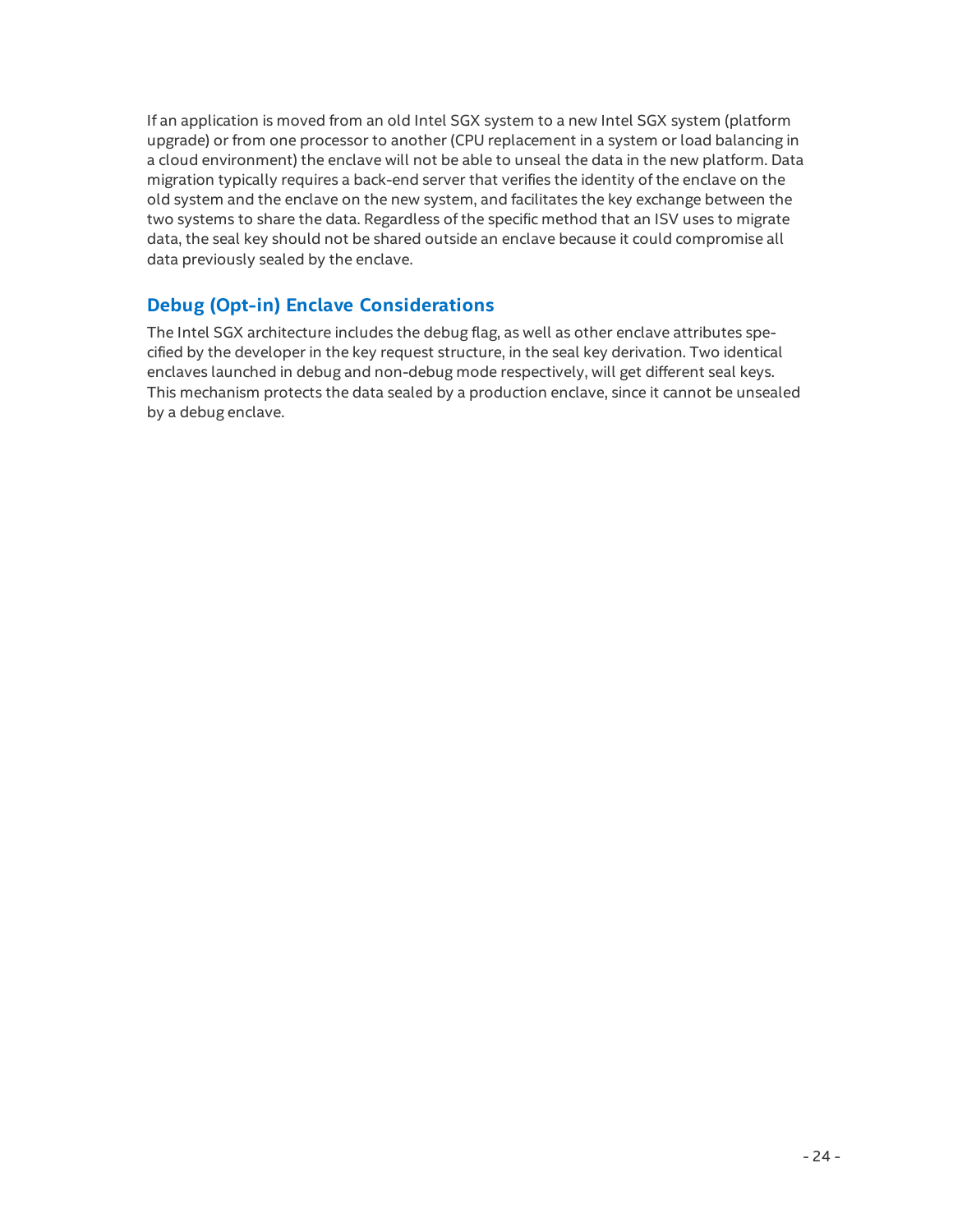# Processor Features

Aside from a few exceptions (described in Illegal [Instructions](#page-25-1) within an Enclave), code executing within an enclave can execute most of the instructions available to software executing at Ring 3. This includes crypto acceleration instructions such as the Intel Advanced Encryption Standard New Instructions (AES-NI) Set and the facility to generate trustworthy random values, rooted in the hardware.

#### **Hardware Features**

Functionality wise, hardware features can be assured using the enclave attributes. An enclave will fail at initialization if the platform does not support the requested attributes. However, some implementations may not support the same processor features. Software should consider that certain attribute may not be supported in all implementations before using these features inside the enclave.

#### **Running an Enclave with Validated Features**

An enclave writer typically depends on the compiler and libraries to utilize the appropriate Extended CPU feature instructions. This means that he/she does not know whether the generated enclave code utilizes any specific Extended CPU feature. The untrusted loader follows a conservative approach and attempts to enable all the Extended CPU Features available on the platform (supported by the CPU and enabled by the OS). However, an advanced enclave writer can override the default settings.

The Enclave Signature Structure (SIGSTRUCT) contains an ATTRIBUTES and ATTRIBUTEMASK fields. The entire ATTRIBUTES field, which includes the X-Features Request Mask (Extended CPU features mask or XFRM) subfield, is integral part of an enclave's identity (for example, its value is included in the reports generated by the Intel SGX platform, and arbitrary bits from this field can be included in key-derivation requests for keys). Together, the ATTRIBUTES and ATTRIBUTEMASK dictate what Extended CPU features must be enabled on the platform before the SGX architecture initializes an enclave.

If a bit in SIGSTRUCT.ATTRIBUTEMASK is set to 1, the untrusted loader will have the corresponding enclave ATTRIBUTES and SIGSTRUCT.ATTRIBUTES bits match each other. This means that the corresponding X-Feature will be enabled or disabled based on the SIGSTRUCT.ATTRIBUTES bit and whether said X-Feature is enabled on the platform. If a specific Extended CPU feature is requested (SIGSTRUCT.ATTRIBUTE is 1) but it is not enabled on the platform the enclave will fail to initialize. On the other hand, the SGX architecture will disable any Extended CPU feature enabled on the platform that is not desired (SIGSTRUCT.ATTRIBUTE is 0). When a bit in SIGSTRUCT.ATTRIBUTEMASK is not set, then the untrusted loader will attempt to enable the corresponding Extended CPU feature (default settings).

To ensure that an enclave will only run with features that have been validated and prevent using a configuration that could compromise the enclave's behavior, set the ATTRIBUTEMASK bits corresponding to the appropriate X features to 1, and set the ATTRIBUTES bits to 1 or 0 depending on whether the specific Extended CPU feature should be enabled or disabled, respectively. Similarly, to guarantee that an enclave does not run in a future processor with a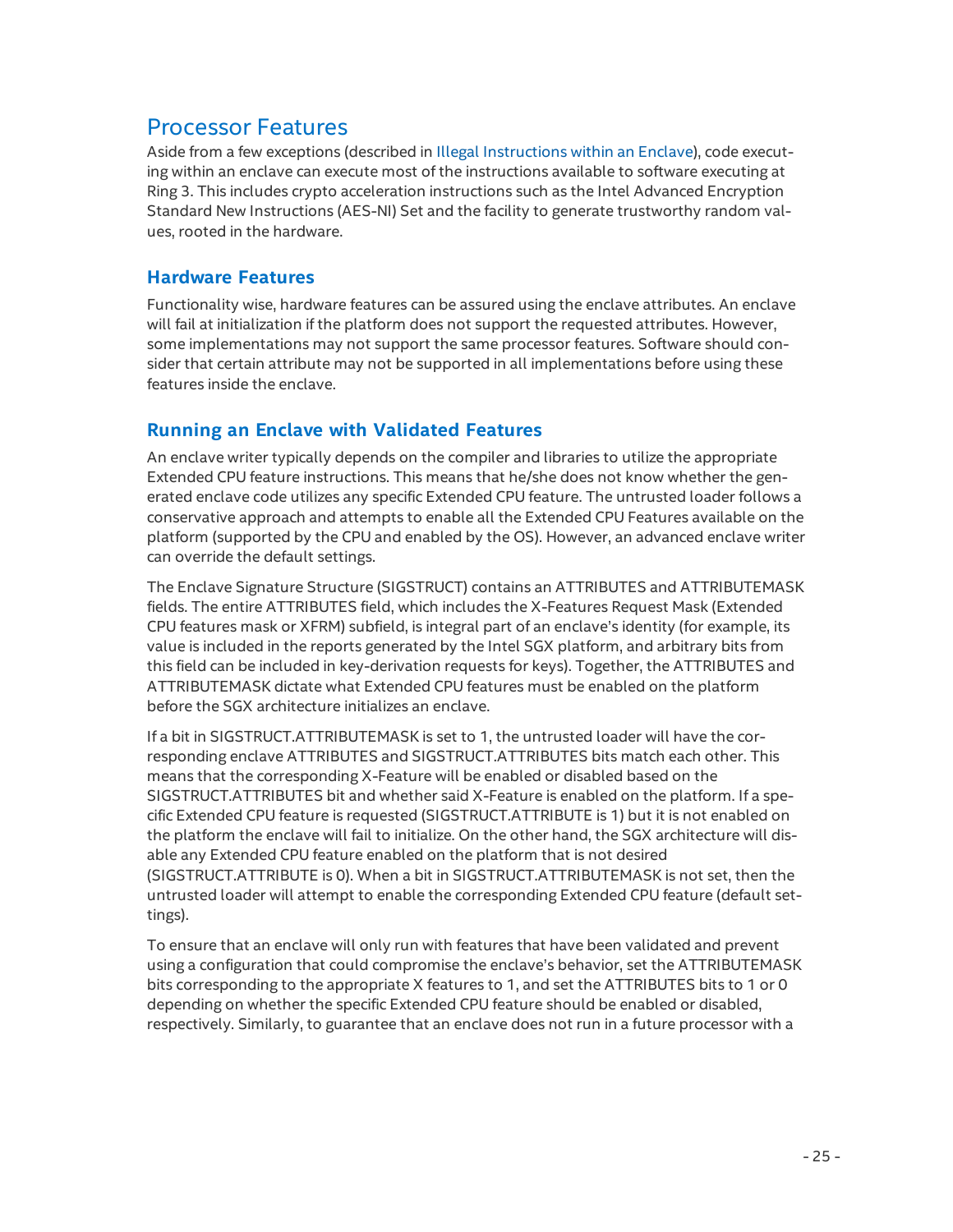feature that is currently undefined the Intel SGX architecture requires setting the reserved ATTRIBUTEMASK bits to 1 and the reserved ATTRIBUTES bits to 0 (in SIGSTRUCT).

#### *Note:*

Do not rely on the enclave attributes to safeguard protected data. An attacker could sign an enclave with different attributes in an attempt to have the enclave crash and leak some secrets. In this scenario, however, the enclave will report a different MRSIGNER during attestation. As long as secrets are not provisioned to an enclave that has not been signed with the ISV key, a well-designed enclave that crashes because it is run with unexpected hardware features will not leak any secrets.

#### <span id="page-25-0"></span>**Random Number Generation**

A good source of entropy is required to build a high-quality random number generator. The RDRAND instruction provides access to the hardware implementation of the underlying Digital Random Number Generator (DRNG). However, there are some circumstances when the RDRAND instruction may fail. When this happens, the recommendation is to try again up to ten times. Software vendors that have an existing Pseudo-Random Number Generator (PRNG) should use the RDSEED instruction to benefit from the high-quality entropy source of the Intel(R) Secure Key, rather than seeding the PRNG with some value contained in the enclave binary file, since an attacker would have access to it. Depending on uninitialized memory as a source of entropy to seed the PRNG is not a recommended either. Intentional references to uninitialized memory make the code difficult to understand and analyze and alone does not guarantee the randomness of the data collected. Additionally, debugging tools will warn enclave developers about code where uninitialized memory is being used. However, tracking down the source of the uninitialized memory is not straightforward task.

### <span id="page-25-1"></span>**Illegal Instructions within an Enclave**

The following is a list of hardware instructions which are illegal within an enclave and will generate a #UD fault if executed:

1. Instructions which may VMEXIT if executed inside an enclave. Since it is not permissible for the VMM to update the enclave, they are not allowed.

CPUID, GETSEC, RDPMC, RDTSC, RDTSCP, SGDT, SIDT, SLDT, STR, VMCALL, VMFUNC.

2. I/O instructions cannot be executed inside an enclave. These instructions could cause faults which cannot be handled by software.

IN, INS/INSB/INSW/INSD, OUT, OUTS/OUTSB/OUTSW/OUTSD.

3. Instructions that may require a change in privilege levels.

Far call, Far jump, Far ret, INT n/INTO, IRET, LDS/LES/LFS/LGS/LSS, MOV to DS/ES/SS/FS/GS, POP DS/ES/SS/FS/GS, SYSCALL, SYSENTER.

Developers should consider these instructions with respect to standard I/O and system functions, which depend on these HW instructions for their underlying implementation. Functions which gather host system attributes, perform I/O, or require a higher privilege level should be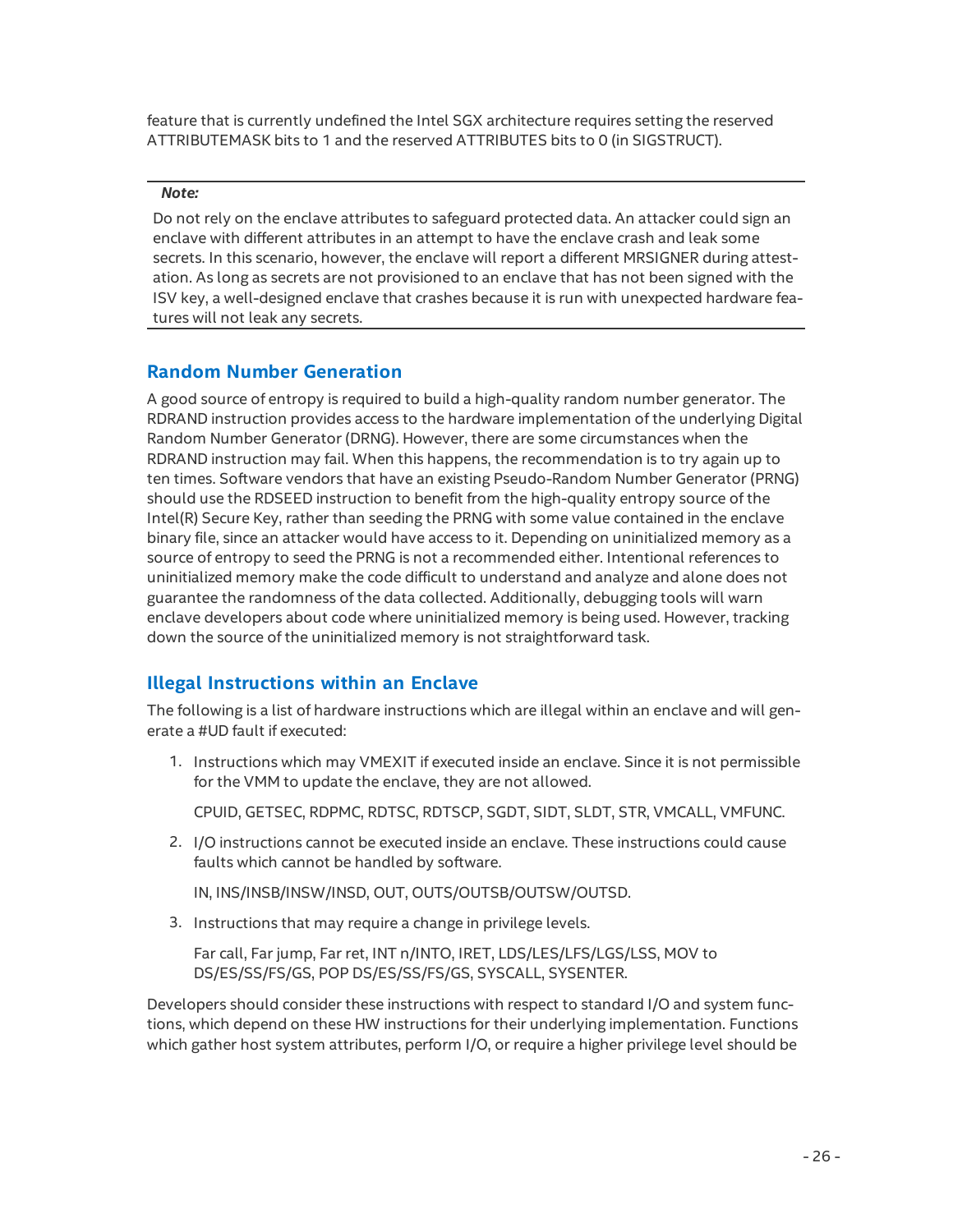performed outside an enclave. In some cases, a developer may have access to trusted alternatives such as trusted time and trusted I/O. This functionality however is not provided directly by the Intel SGX architecture and it is currently out of the scope of this document.

#### **CPUID Information**

The CPUID instruction is also illegal inside the enclave. Thus software that retrieves CPUID information must do so outside the enclave. Therefore, this information cannot be assured from a security viewpoint and should be used carefully.

An enclave writer may write a custom untrusted function for gathering host system state, which may include CPUID values, system environment variables, and additional application attributes. The results from a specific CPUID leaf could then be preserved inside the enclave (via a specific ECall) to avoid the overhead associated with performing an OCall to execute the CPUID instruction outside an enclave. The key point is that this information is gathered in the untrusted domain and thus the application enclave should design and validate for the scenario in which unexpected or inconsistent data is provided.

One additional consideration is the use of third party libraries which are dependent on the CPUID instruction and have not been modified for Intel SGX compatibility. In this case, the ISV must write a custom exception handler to catch the #UD fault caused by CPUID. In creating the custom exception handler, the ISV should:

- 1. Determine which CPUID leafs are required by the third party library.
- 2. Provide an initialization routine to gather the CPUID data needed by the third party library and cache it inside the enclave.
- 3. Write a custom exception handler for a #UD fault on a CPUID instruction and provide the results for the leaf requested in the failing CPUID instruction. The exception handler must also advance the Instruction Pointer to bypass the CPUID instruction. OCalls are not permitted in exception handlers and thus CPUID data must be obtained during initialization.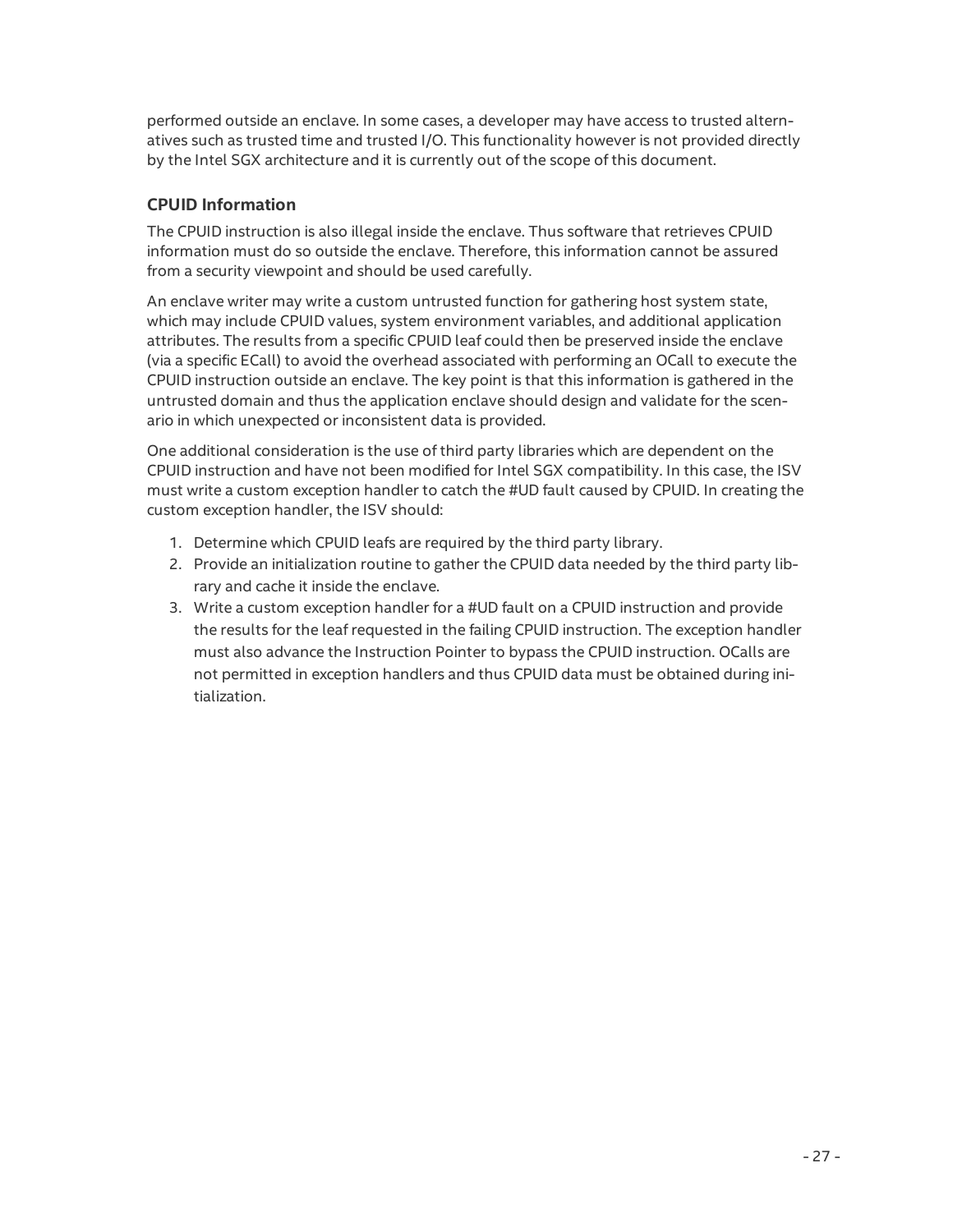# Programming for Performance

The security that is offered by the Intel® SGX architecture does not come for free in terms of impact of the performance on your application. Generally speaking Intel will seek to minimize the effect of the security checks and mechanisms that are required to support the security model offered by Intel SGX but some general awareness of where performance can be impacted will prove a useful tool to those seeking to get the best performance from their application.

### **Enclave Transitions**

Enclave transitions (OCALL and ECALL) perform many checks, as detailed in the Software Developers Manual Volume 3D. These checks take time. The longer an application can stay inside the enclave and do work results in a better amortization rate of the transition performance overheard.

#### **Enclave Memory Access**

Enclave memory, as it is fetched from main memory, is decrypted and its integrity protection is verified. This protection can result in some performance loss. Therefore the enclave writer is encouraged to only access memory inside the enclave that they really need to protect. Enclave Code is capable of reaching outside the enclave and acting on unprotected data, which incurs no penalty. Once data is resident in the cache there is no security penalty for reaccessing that data, so algorithms which are cache efficient are also advised.

### **EPC Size**

The program developer may have no control over the amount of EPC that is available to the application at the time of enclave instantiation, but when EPC sizes are limited developers should endeavor to keep their applications small. While Intel® SGX supports EPC Paging, that is the ability for the Kernel memory manager to remove a page from EPC memory and place it into a regular page still protected (but unexecutable), nevertheless it is a reasonably expensive operation. Excessive paging would have consequences for application performance.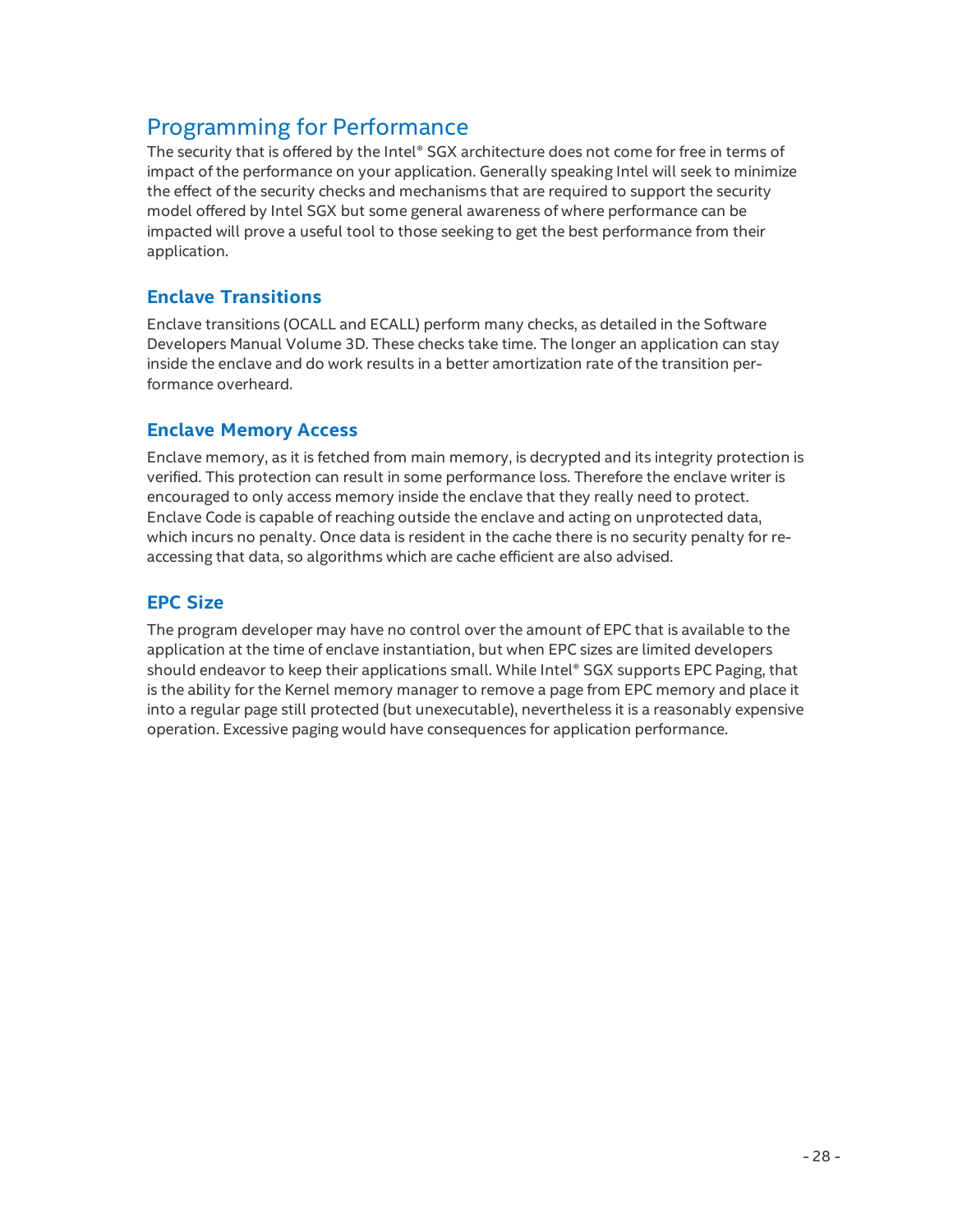# Defense In-depth Mechanisms

The Intel Software Guard Extensions software stack supports standard defense-in depth mechanisms such as stack probing, buffer overflow protection and, on Windows OS, safe structured exception handling. Enclave writers should set the compiler options such that by default enclaves are built with standard defense in-depth mechanisms available on a given platform. Regarding stack buffer overflow protection, developers must be aware that the commonly used compiler options only provide protection when the buffer meets certain criteria. For instance, Microsoft\* Visual Studio compiler option /GS and GNU\* compiler option –fstackprotector do not provide protection when the size of the buffer in stack is below certain threshold to avoid significant performance penalty. The enclave writer must evaluate whether this security check should be enabled in enclave functions that would remain unprotected otherwise (enclave interface functions, for instance) and apply more strict checking options, such as Visual Studio compiler option /sdl and GNU compiler options –fstack-protectorall, –fstack-protector-strong, and –fstack-protector-explicit, to specific modules. Note that the Intel(R) Compiler for Windows\* does support option /GS but does not support /sdl. Similary, the Intel(R) Compiler for Linux\* supports -fstack-protector and fstack-protector-all but does not support –fstack-protector-strong or – fstack-protector-explicit. GNU compiler supports options –fstack-protectorstrong and –fstack-protector-explicit in version 4.9.2. Address Space Layout Randomization (ASLR) is not supported within an enclave. However, the randomization of the load address of the enclave is dependent on the operating system. Different versions of Windows\* may randomize (or not randomize) the location differently. A compromised loader or OS (both of which are outside the TCB) can remove the randomization entirely. The enclave writer should not rely on the randomization of the base address of the enclave.

The ideal enclave would also have a defense-in-depth mechanism that ensured that all sections containing executable code would also be non-writable. This would protect the enclave from an attack that managed to inject code into the enclave and then execute it. However, the nature of how an enclave is loaded impacts the ability of the enclave to ensure that all code pages are non-writable. The main point is that the image of the enclave must be loaded into the EPC before it can be relocated. Since relocations need to be performed after the EPC is loaded, any code pages containing relocations have to be loaded with write permission. This opens the door for the attack mentioned above. The best option to protect against this potential attack is for the code to contain no relocations. This can be done differently depending on the format of the linked image and whether it is a 32- or 64-bit enclave. The trusted libraries that are either part of the SGX support software or provided by a 3rd party should not contain any text relocations. In addition, the tool provided to ISVs for signing their enclaves should output a warning if an enclave image contains any relocation in the .text sections, which means the final enclave will have writable code pages.

#### **Unsafe C++11 Attributes**

Developers should use C++11 attributes inside an enclave with care. The attribute noreturn, in particular, may cause a potencial security risk. For instance, if a trusted function calls a noreturn function any clean-up code placed after the function call will be ignored.

```
[noreturn]]void foo(parameters…)
{
```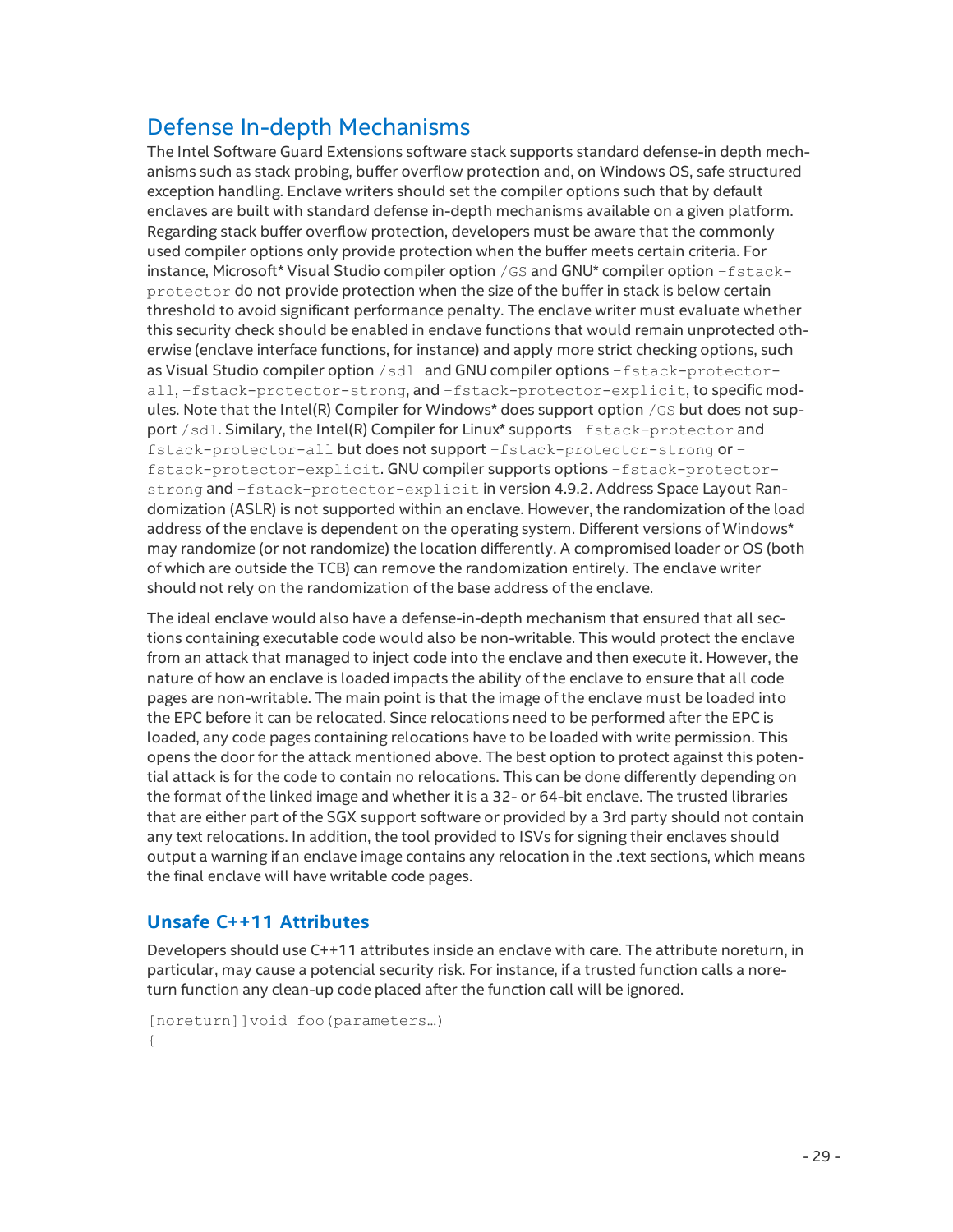```
...
}
int ecall_function(parameters…)
{
   ...
   foo(...);
   // Clean-up code below will be ignored
   ...
   return 0;
}
```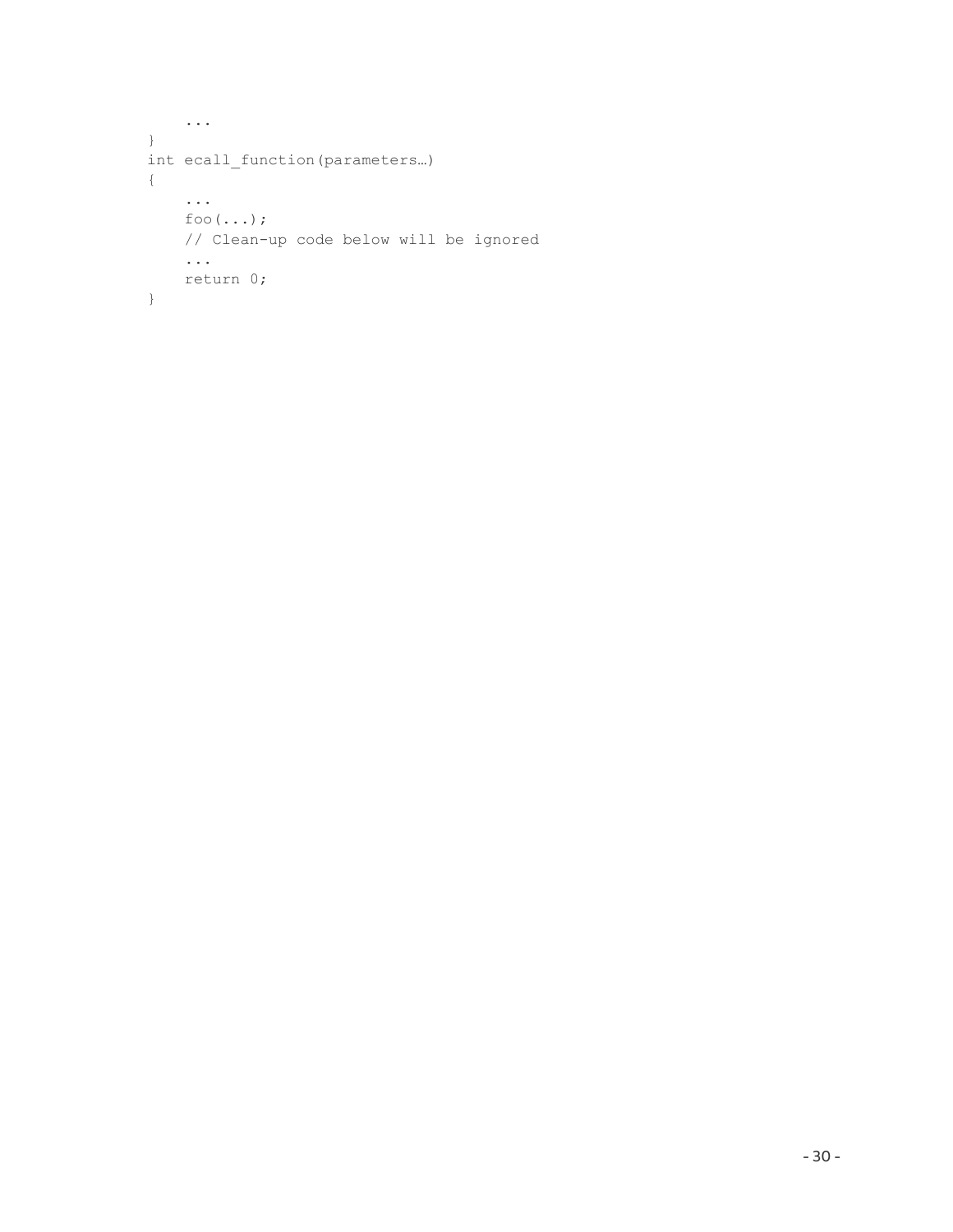# Power Management

Modern operating systems provide mechanisms for allowing applications to be notified of major power events on the platform. When the platform enters the S3 and S4 power states (suspend to RAM and hibernate to disk), the keys are erased and all of the enclaves are destroyed. Enclaves that wish to preserve secrets across S3, S4, and S5 must save state information on disk.

The Intel SGX architecture does not provide a way of directly messaging the power down event into the enclave. The application may register a callback function for such events. When the callback function is invoked then the application may call the enclave specifically to save secret state to disk for preservation. However, the operating system does not guarantee that the enclave will be given enough time to seal all its internal state. Enclaves that wish to preserve state across power transition events must periodically seal enclave state data outside the enclave (on disk or the cloud). On re-instantiation of the application, the enclave is rebuilt from scratch and the enclave must retrieve its protected state (from disk or the cloud) inside the enclave.

To minimize the overhead caused by constantly sealing secrets and storing the encrypted data on disk or the cloud, the enclave writer should design an application enclave that keeps as little state information as possible inside the enclave, so the application can survive a power transition event smoothly.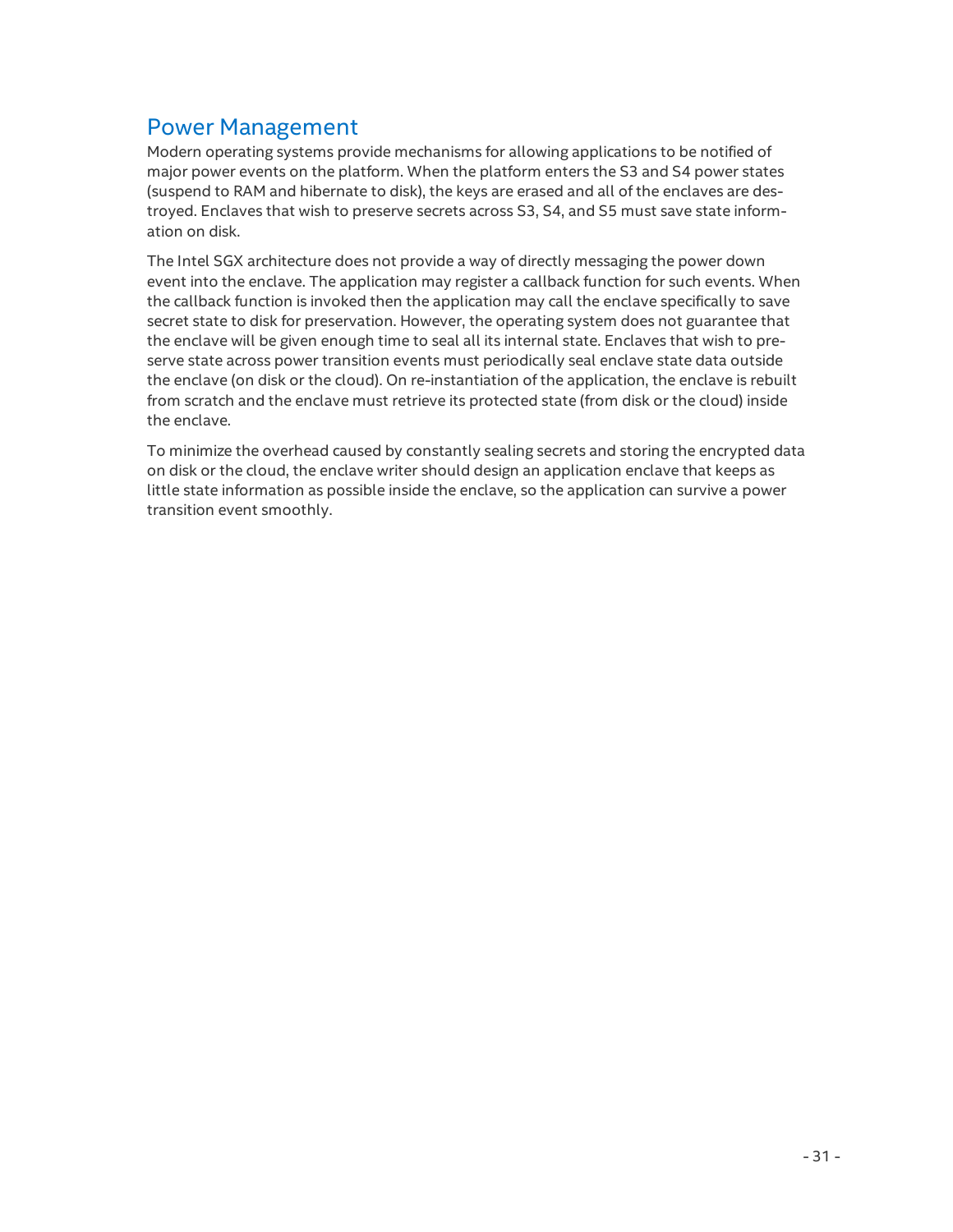# Use of Large Addresses for 32-bit Enclaves

When an enclave writer develops a 32-bit enclave, the developer must be aware that the enclave may be loaded into a large address (defined here as an address greater than 2GB) or it may receive a pointer from a large address range. The enclave should be designed to cope with these scenarios and fail smartly.

32-bit applications are usually loaded by Windows OS and run below a virtual address of 2 GB. This means that an application developer could expect that the most significant bit in a valid pointer to be zero; and therefore perform a signed operation (subtraction, comparison, etc.) on that pointer without impacting the result. If that pointer were allowed to be greater than 2 GB, then the most significant bit would become the sign bit on a signed operation and the result of the operation may change. For example, the program flow for the code below would change based on whether the enclave is loaded to an address greater than 2GB. Because ptr1 and ptr2 point inside the enclave, they would become negative numbers.

Since the enclave itself cannot control whether the system is configured to support large addresses for 32-bit programs and the enclave cannot control where it is loaded or the inputs it receives, all 32-bit enclaves should expect that they can be loaded above the 2 GB limit or receive a pointer that references memory above this limit.

```
int * ptr1, ptr2;
```
// Perform some operation that initializes ptr1 and ptr2 to be inside the enclave

```
if ( (LONG_PTR)ptr1 > (LONG_PTR)ptr2 ) //Note: LONG_PTR is signed
{
       //do something
}
else
{
       //do something else
}
```
The developer must also be aware that pointers may be subject to integer conversion rules when used in any arithmetic or comparison operation. These rules may convert a large address into a negative number and influence the outcome of the operation; thereby potentially impacting the integrity of the security solution.

This is similar to preparing a 32-bit application to use the /LARGEADDRESSAWARE linker option in the Microsoft linker.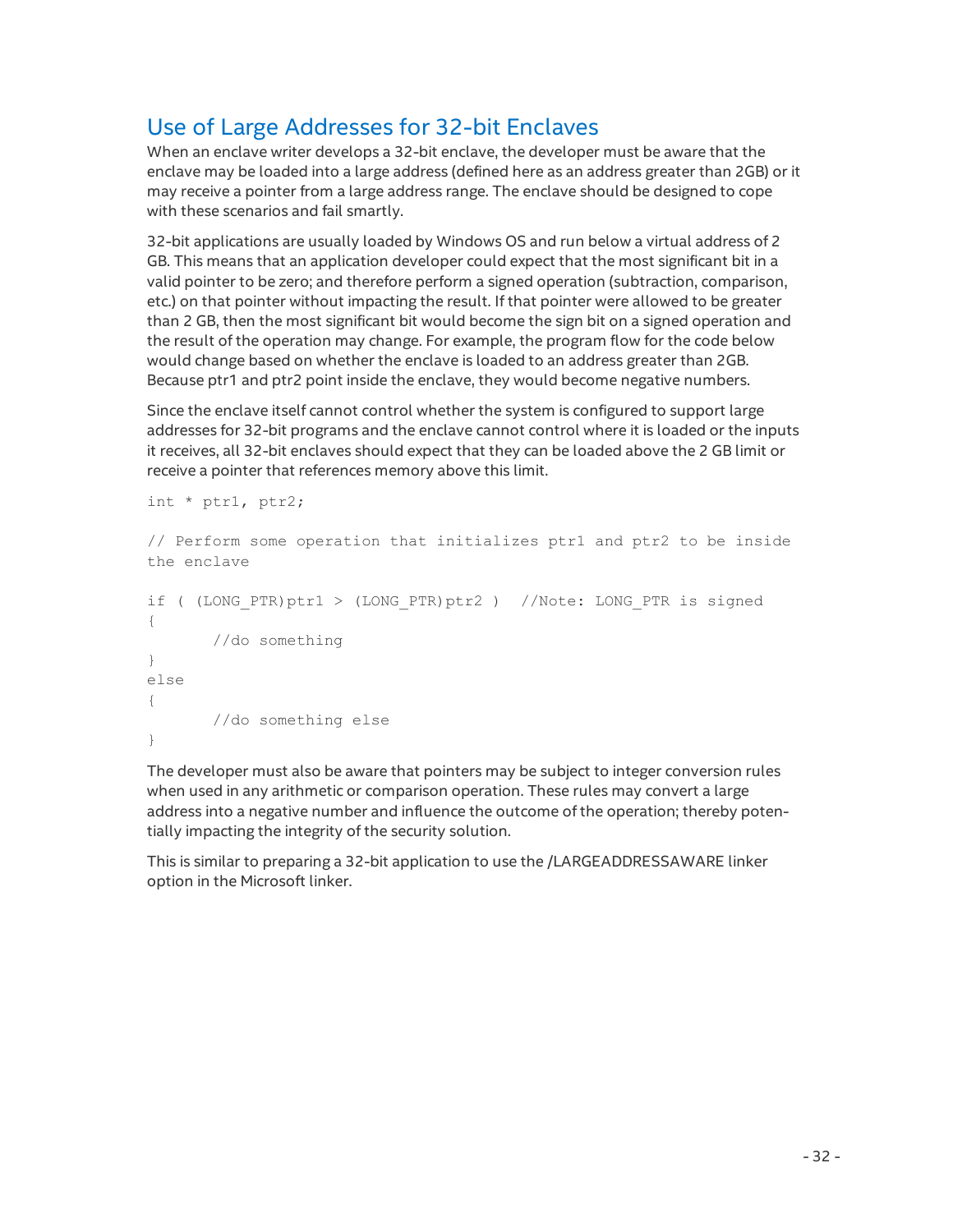# Threading Topics

The developer must be aware that when using multiple threads within an enclave certain conditions related to the Thread Binding Policy or how Thread Local Storage or Mutexes are used can potentially open an enclave up to attacks.

## **Thread Binding Policy**

When an enclave writer develops an enclave which may employ more than one thread, the developer must be aware that untrusted code controls the binding of an untrusted thread to the Trusted Thread Context (composed of a TCS page, SSA, Stack, and Thread Local Storage Variables). Thus, the developer must follow the policies on using Thread Local Storage and thread synchronization objects within the enclave.

The developer may select one of the following Thread Binding Policies for an enclave:

- Non-Binding Mode: in this mode, the untrusted runtime (uRTS) selects any available Trusted Thread Context when a root call is made into the enclave. A root call is defined as an enclave call that is not nested within another enclave call (or does not occur within the context of an enclave out call). The uRTS then uses the same Trusted Thread Context for the duration of the enclave call. In other words, it will pick the same context for a nested enclave call. As the selection of the Trusted Thread Context is arbitrary in this mode, the trusted runtime within the enclave will initialize the entire Thread Local Storage data set on each root enclave call. This means that all Thread Local Storage variables will be reset at the beginning of each root enclave call.
- Binding Mode: in this mode, the uRTS binds an untrusted thread with a Trusted Thread Context within the enclave. This means that the uRTS always selects the same Trusted Thread Context for a specific application thread. Essentially, the uRTS binds an untrusted thread and a trusted thread together. In this mode, the trusted runtime does not reinitialize the Thread Local Storage data-set on each root enclave call.

The Thread Binding Policy is stored both inside the enclave as a trusted parameter (which is also measured) and outside the enclave as an untrusted parameter in the uRTS. The trusted parameter affects whether the trusted runtime system re-initializes Thread Local Storage variables on each root enclave call; while the untrusted parameter determines how the uRTS selects a Trusted Thread Context to use for each call.

Thread synchronization objects, mutexes in particular, cannot be used safely across root enclave calls regardless the Thread Binding Policy. Synchronization objects maintain state information, such as a mutex ownership, within the enclave. Thus a thread must not exit an enclave returning from a root enclave call after acquiring the ownership of mutex.

#### **Scenario 1**

An application thread that reenters an enclave with a different Trusted Thread Context than what was used to acquire a mutex cannot release the mutex because the mutex ownership is mapped to the Trusted Thread Context.

#### **Scenario 2**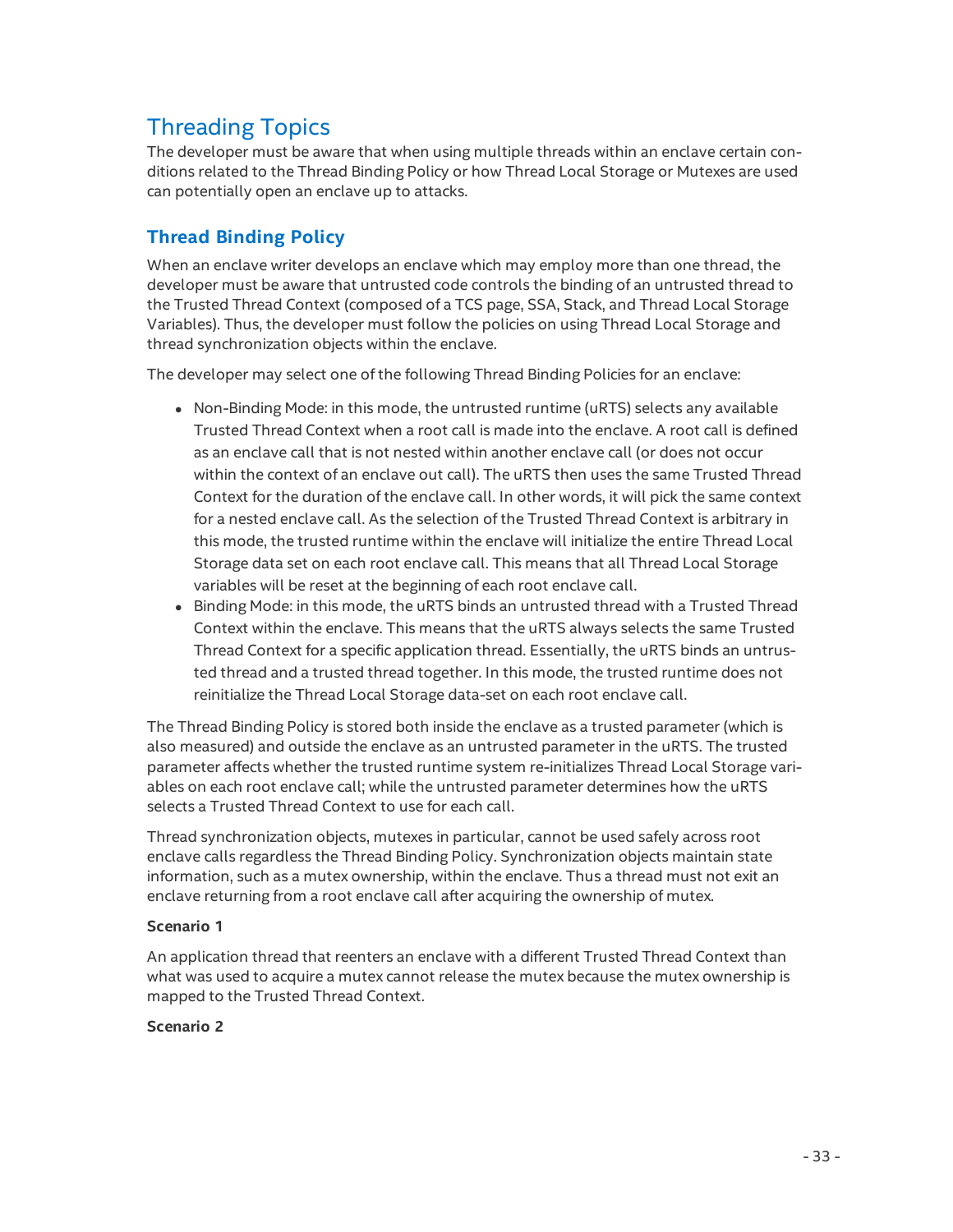An application thread that enters an enclave with the Trusted Thread Context that was previously used by another thread to acquire a mutex does not have the ownership of the said mutex.

These scenarios may only occur when the critical section protected by the mutex or other thread synchronization object is split across root enclave calls. Therefore, avoid such practice.

Since the uRTS selects which Trusted Thread Context to use for an enclave call, and the uRTS is untrusted code, the developer must be aware that an attacker can manipulate this selection. Thus, the attacker may switch the binding mode that the uRTS employs or even select a specific Thread Context for each call.